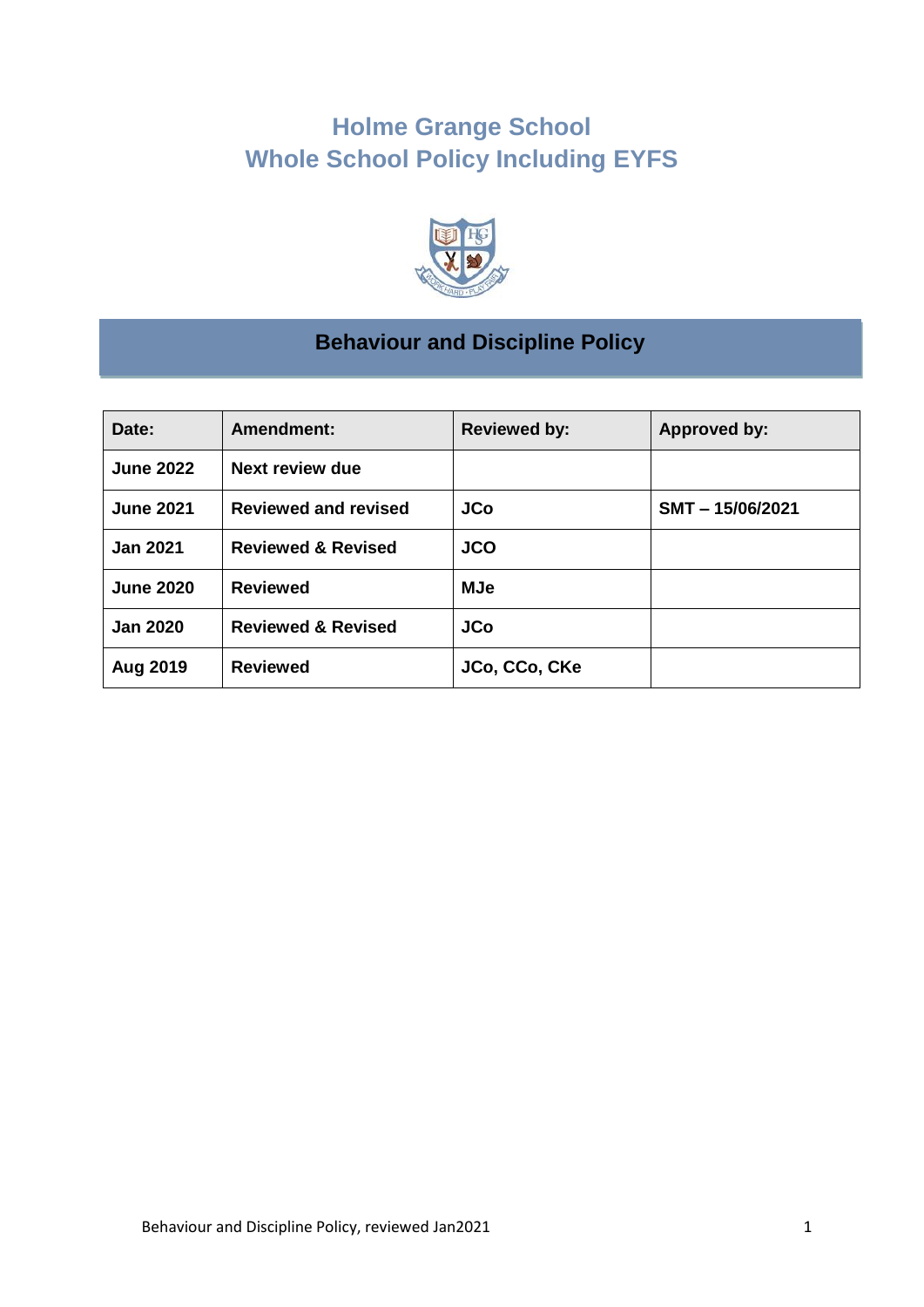## **Introduction**

**To keep pupils happy, safe and to help them learn we have:**

## **The Holme Grange Way**

### **Treat other people as you would be treated Forgive Share Be honest and live with integrity Listen to each other Be kind and helpful** *Do your best to be your best self*

This policy operates in the context of the school's Code of Conduct and reflects the ethos of the whole school: Little Grange, Pre-prep, Prep and Eaton Grange. We are a caring community with a sound value-base. We believe that rewarding good behaviour and providing encouragement promotes a climate of consideration for others and encourages good behaviour rather than merely deterring antisocial behaviour. We live in a society where social skills are vital to our well being, and learning to interact with others is therefore a critical part of education.

The maintenance of good discipline is of paramount importance for the growth, welfare and development of pupils. Pupils should be given clear expectations, effective pastoral support and opportunities to build good social relationships. It is important that everyone associated with the school has high expectations and applies this Policy consistently. Many aspects of the policy follow DfE non-statutory advice *'Behaviour and Discipline in Schools* (Updated September 2020) and '*Getting the Simple things Right'* (2011) and KCSIE (Sep 2020)

Whilst good behaviour needs to be taught and modelled, it is also encouraged by the pupils being engaged in their learning and the teaching being the best it can. This philosophy is underpinned by the school's Teaching and Learning Policy and the staff's professional approach to innovation while upholding traditional values.

### **Policy Aims**

- To ensure that every member of the school community feels valued and respected.
- To support the way in which all members of this school community can live and work together in an environment that is happy, safe and secure and where effective learning can take place.
- To promote to consistent modelling of good behaviour
- To promote teaching and learning through the building of good relationships based on mutual respect and consideration for others.
- To help children grow in a safe, happy and secure environment and become positive, responsible and independent members of the community.
- To reward good behaviour and provide encouragement and stimulation to all pupils.
- To treat all children fairly and apply this policy in a consistent way.
- To ensure that children are aware of the school rules and the Code of Conduct. Each form has its own form code of conduct.
- To teach, through the school curriculum, values and attitudes as well as knowledge and skills, in order to promote responsible behaviour, self-discipline and respect for self, others and the world around us.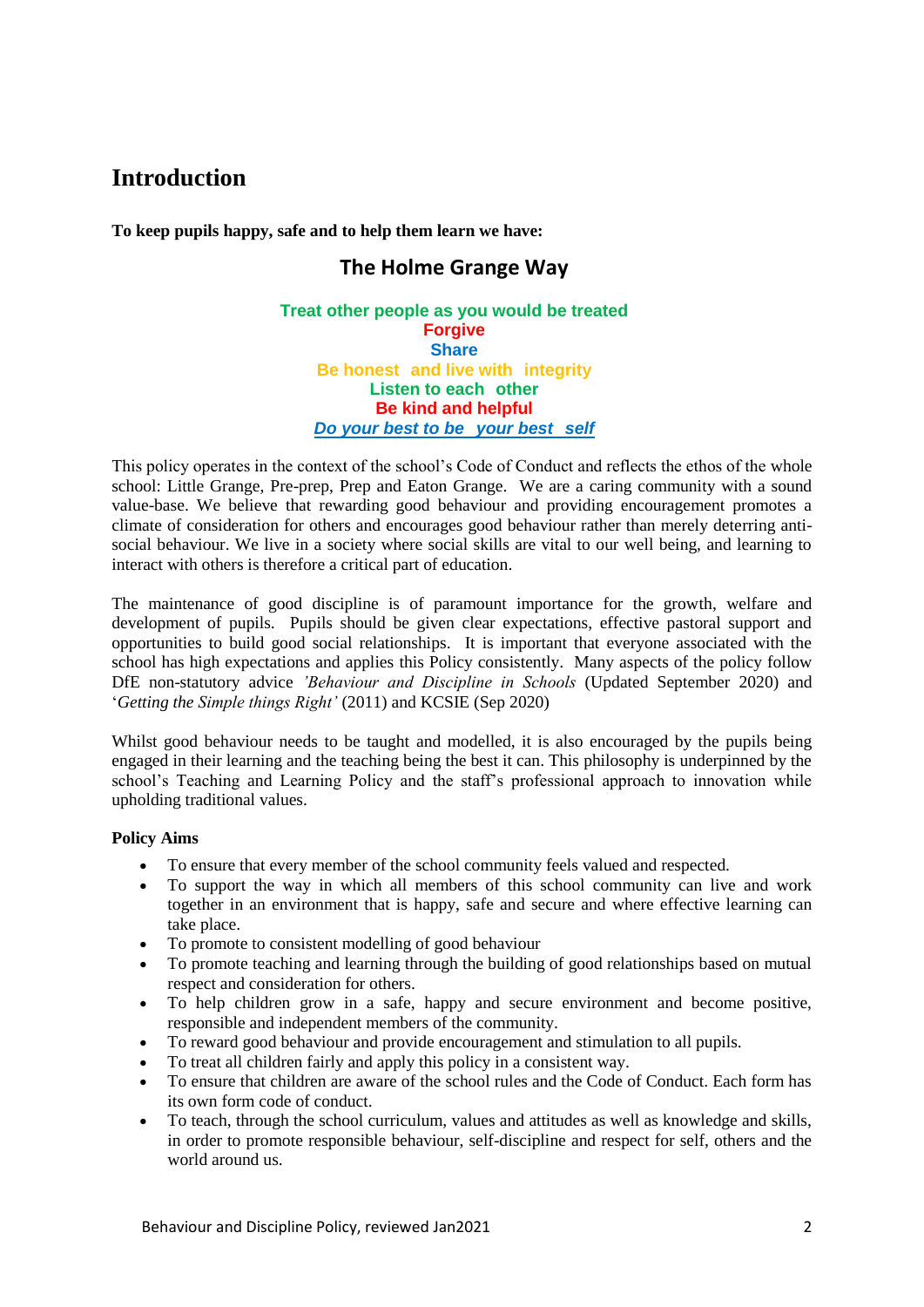These aims are backed up by a system of rewards and where necessary appropriate sanctions. See Rewards and Sanctions, Pre-Prep, Prep and Eaton Grange.

This Policy should be read in conjunction with the School's:

- Tackling Bullying Policy
- Safeguarding Including Child Protection Policy
- Exclusion Policy
- Remote Learning Policy

The elements of the **School's Tackling Bullying Policy** are:

- Bullying (verbal or physical) is not tolerated. Everyone is expected to ensure that it does not happen and each person has the responsibility to tell - this is not telling tales.
- Bullying is wrong and all members of the School, children and adults, have a responsibility to report any incidents.
- Any reports of bullying will be taken seriously.
- The Headteacher should be informed of any incidents of bullying.
- The Headteacher will decide whether parents should become involved.
- Teachers should use the curriculum to get across messages about acceptable behaviour drama, discussion groups, role play, PSHE lessons, assemblies etc.
- The prevention of bullying is everybody's business.
- Staff are to log any bullying concerns onto My Concern
- Staff are to log any racist concerns onto My Concern
- Staff are to log any sexual harassment concerns onto My Concern

### **A Positive Approach**

An effective discipline policy is one that seeks to lead children towards high self-esteem and selfdiscipline. Consequently, good discipline arises from good relationships and from setting expectations of good behaviour. It is important that children are familiar with the school ethos and the Code of Conduct. In this context, children will be rewarded for good behaviour. We will use a positive system of rewards, which is not to say that inappropriate behaviour is ignored but that this behaviour is held up against the positive aspects that the majority of pupils and adults are trying to uphold. It is imperative that everyone's reactions to inappropriate behaviour are consistent and that the sanctions available to staff are clearly understood.

We operate an ethos of flexibility and tolerance – Each pupil should be treated as an individual, particularly those with Attention Deficit Disorders (ADHD).

In order for the Policy to be effective it is **essential that everyone follows the procedures in place in a consistent manner.** A staggered sanction system is vital as it allows us to hold something in reserve – the Deputy Head or Headteacher are always available but should not be seen as an easy way out.

#### **Geographical Application**

The Behaviour and Discipline Policy applies to all pupils when they are on school premises, or in the care of the school, or wearing school uniform, or otherwise representing or associated with the school. We expect the highest values and standards of behaviour inside and outside the classroom, as well as outside the school and in any written or electronic communication concerning the school.

### **Discipline**

The School expectations can be summed up in the following sentence:

#### **We expect children to work hard, play fair, model good behaviour and be happy.**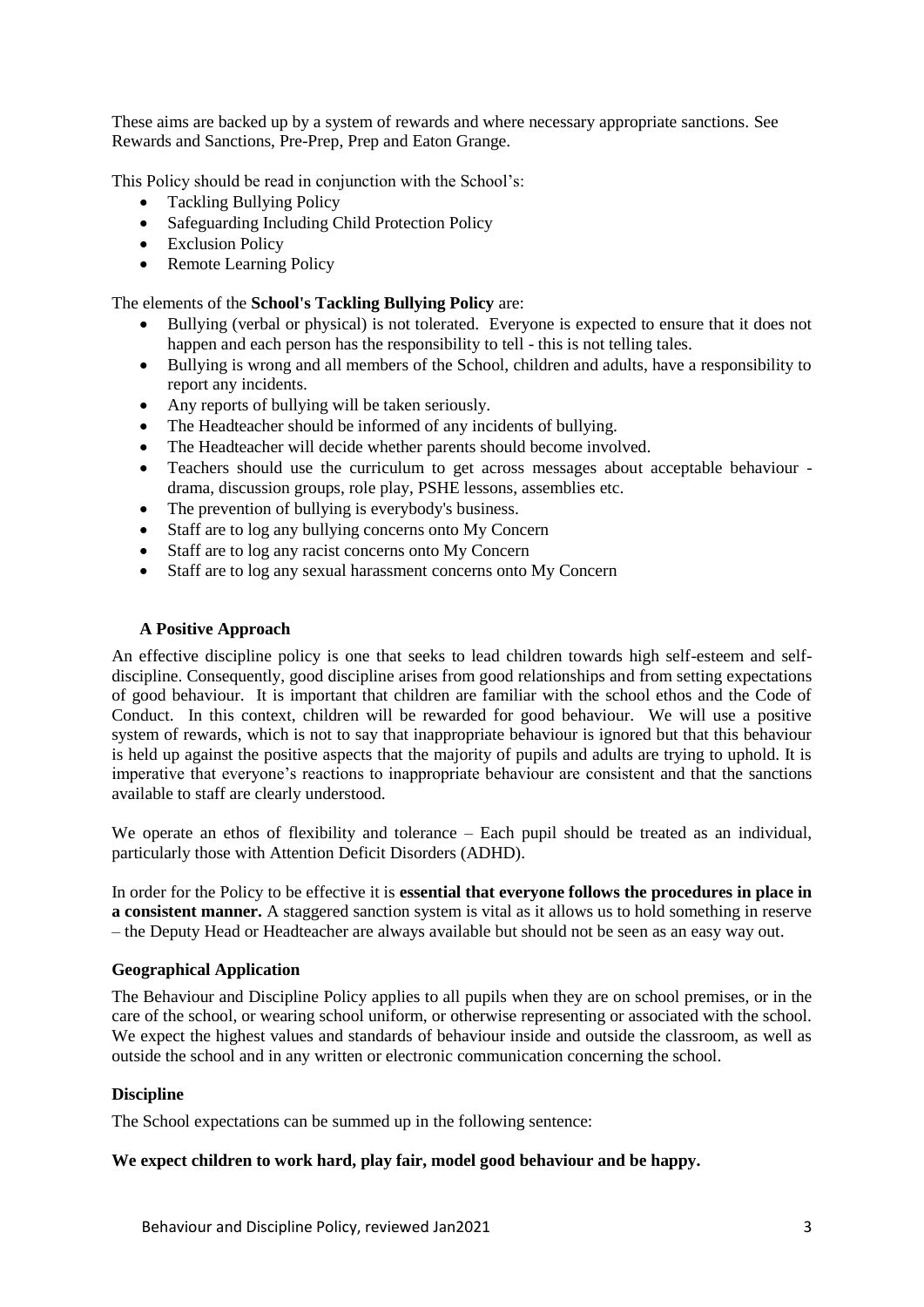At Holme Grange School good behaviour is an expectation which the School positively pursues. The School attaches great importance to good discipline, integrity, courtesy and respect for others. Parents, pupils, staff and governors share responsibility for creating an atmosphere, which is conducive to a well disciplined and happy school which meets the personal, social and emotional needs of all children. We expect all parents to support the aims of the school, ensuring their child maintains appropriate standards of punctuality, behaviour, diligence, language, discipline, appearance and dress. The Governors expect that a high standard of discipline will be set and maintained at all times.

School rules are concerned with care and consideration for others, and with safety inside and outside the school building. They reflect the belief that children need to develop self-discipline, self respect and respect for others in order to live harmoniously at school and in their future lives.

The maintenance of good discipline is of paramount importance for the growth, welfare and development of pupils. Pupils should be given clear expectations, effective pastoral support and opportunities to build good social relationships. It is important that everyone associated with the school has high expectations and applies the behaviour policy consistently.

In order to teach children where their boundaries lie, there will be fair and consistently applied sanctions for inappropriate behaviour, which make the distinction between minor and serious offences apparent.

If a pupil's work or behaviour falls beneath the standard which could reasonably be expected of them, the school has the right (confirmed and clarified in The Education and Inspections Act 2006) to administer disciplinary sanctions which aim to make clear the boundaries of acceptable behaviour to the pupil and the school community.

Disciplinary penalties have three main purposes, namely to:

- impress on the perpetrator that what he or she has done is unacceptable
- deter the pupil from repeating that behaviour
- signal to other pupils that the behaviour is unacceptable and deter them from doing it.

Sanctions should always be given fairly; they are far more likely to promote positive behaviour if they are. Punishing a whole class when only some pupils are guilty would not be acceptable; if some pupils in a lesson disrupt the session, they would be the ones kept behind at the end so that they see a connection between their behaviour and the punishment. This helps in the process of a pupil accepting responsibility for their behaviour and improving their self-discipline.

Boundaries of acceptable behaviour are reinforced positively in Assemblies, Form Periods (LS), and PSHCE (Personal, Social, Health, and Citizenship Education) lessons and constantly through reminders in the daily life of the school.

Staff should always remember that a sanction should be given for unacceptable behaviour and should not stigmatise the pupil. Sanctions should always be issued in a calm and controlled manner; they should never be threatened. If an appropriate warning has been issued and a sanction is given, it must be followed through. A sanction should not humiliate or degrade a pupil.

It is imperative that everyone's reactions to inappropriate behaviour are consistent.

It should always be remembered that Holme Grange has an ethos of flexibility and tolerance, as outlined in the Holme Grange Way. Each child should be treated as an individual, particularly those with particular learning difficulties. Holme Grange School acknowledges it legal duties under the Equality Act 2010 in respect of pupils with special educational needs/disabilities and is aware that reasonable adjustments may be made for these pupils where appropriate.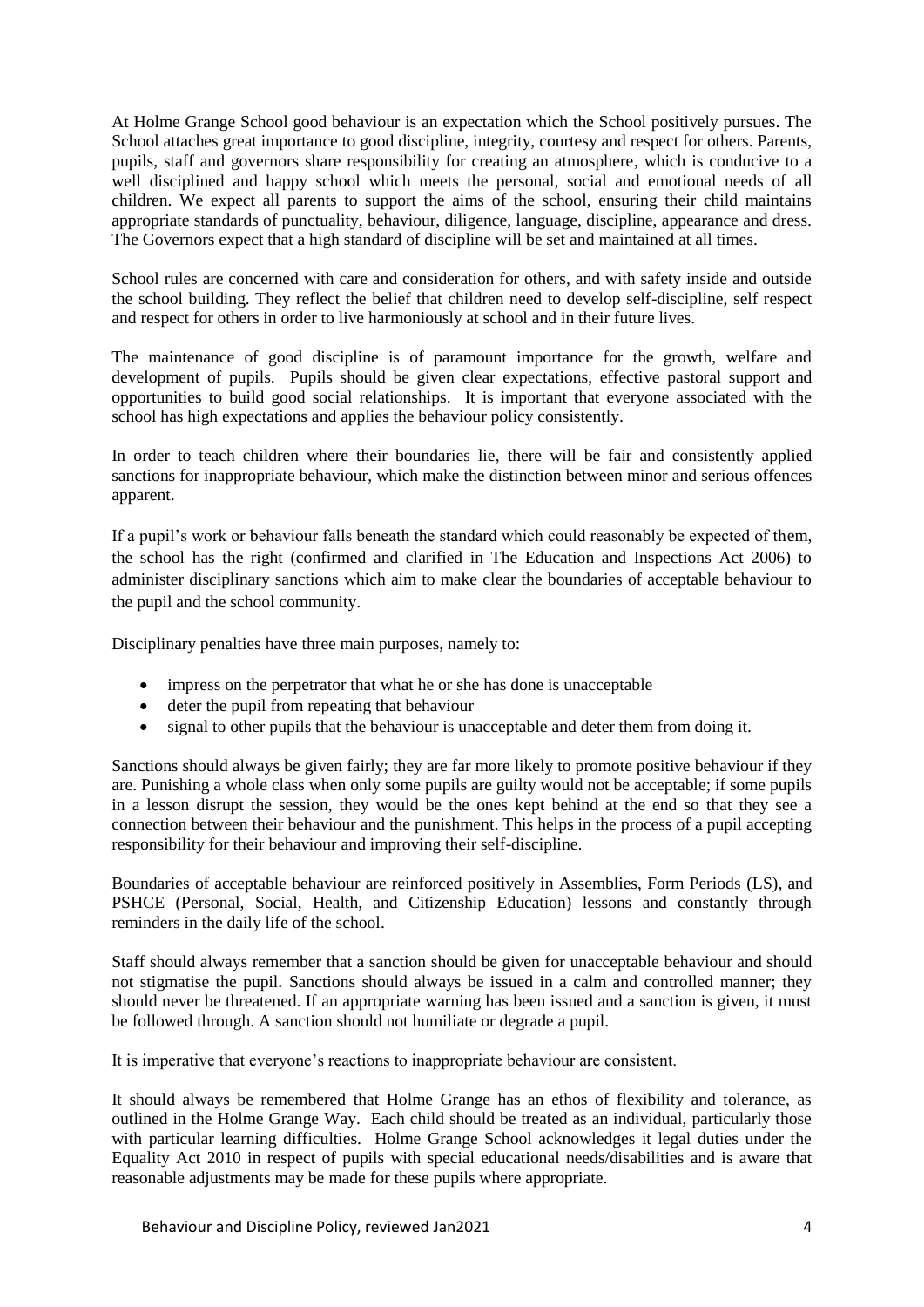For less serious misdemeanours the Form Tutor should be informed and he/she can deal with the incident directly. For more serious offences the pupil should be sent to the appropriate Head of School, who in turn may refer the matter to the Deputy Head or Headteacher.

### **Corporal punishment may not be used by any member of staff at any time.**

In the event that a teacher has not actually witnessed an alleged incident, they will ask the pupils involved for information and ensure that every child is treated fairly; no assumption of wrong doing will be made.

Children will always be asked to apologise to those who were affected by their behaviour. This should encourage the child to take responsibility for their actions. If a problem is persistent, recurring or serious the child's parents will be informed with a view to devising a strategy to manage the behaviour. It is crucial that the staff and parents work together to improve the situation.

Major breaches of discipline include use of language that they know to be foul or abusive, physical or verbal assault, deliberate damage to property, stealing, leaving school premises without permission, bullying and disruptive behaviour whilst attending school.

There will also be disciplinary action against pupils who are found to have made malicious accusations against staff.

This type of behaviour is rare and it is the responsibility of the teacher, the Senior Management and the parents to help the child modify his/her behaviour.

## **Staff, Record Keeping and Communication**

Often parents are informed when their child has done something negative. We encourage appropriate and deserved positive communication via the pupil planner, email or phone in addition, with the younger pupils, verbally on collection to a parent works for first instance. Should this not be possible a post it note in the reading record will open communication. Eaton Grange Merits (positive and negative) are made available via the Engage Parent Portal to parents of Year 7-11 and all rewards and sanctions are recorded via Engage. Weekly rewards and sanctions summaries are distributed to Senior Management and form tutors to track pupil conduct.

Form teachers will check *daily* that each child has come to school with their planner and pupils should be encouraged to take this with them to every lesson. Planners should be signed weekly by the form teacher/tutor as a matter of course.

Pupils are supported by every teacher in the school as every teacher has a responsibility for discipline and pastoral care throughout the school. Pupils are informed, through planned curriculum opportunities, assemblies and school displays, who to approach in the school with worries and concerns.

Pupils have opportunities to let staff know how they are feeling e.g. worry monsters, boxes, displays to share words associated with emotions. Teachers in all parts of the School meet regularly to discuss the pastoral needs of the pupils which, as described above, are logged on a Google sheet. Where this a pastoral need overlapping behavioural incidents,or bullying this is logged on Engage. All safeguarding issues are logged onto My Concern.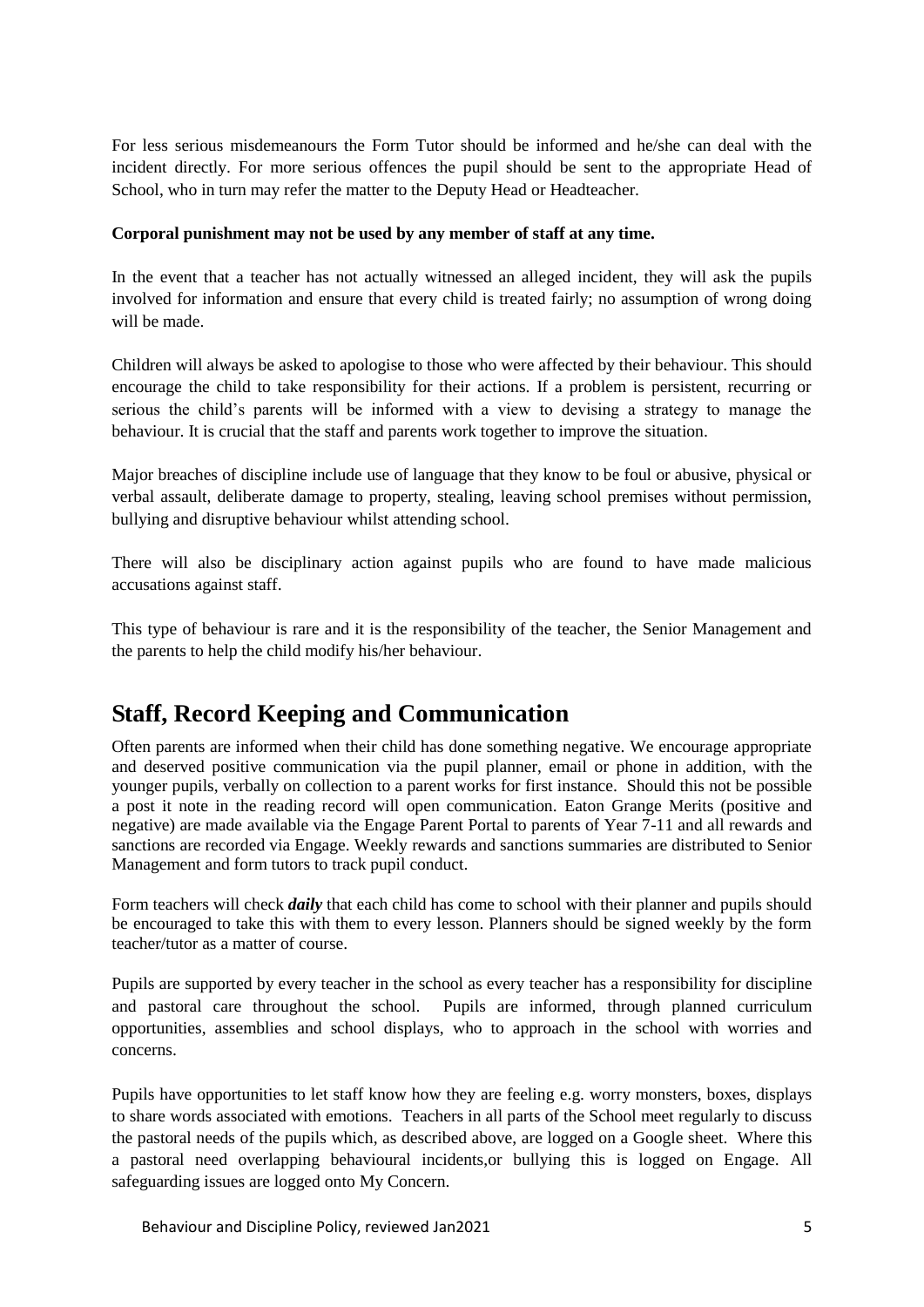## **Transition**

The different rewards and sanctions procedures are explained regularly to pupils as they move up through the school. Procedures are discussed with parents at the Meet the Form Teacher meeting every September and children in the Prep school are given transition booklets as they move from year to year.





## **House Points**

Pupils are all in one of 4 houses. In Holme Grange these are Thames (yellow), Severn (red), Trent(green) and Kennet (Blue).

From Y1 pupils are given house point cards with space for up to 5 house points to be recorded and signed by the awarding adult. They post completed cards in House Point Boxes on Pre-Prep landing. In the Pre Prep, a dedicated TA is responsible for maintaining an individual running total on Engage. House point totals for the Pre Prep are called out in a weekly celebration assembly and then are passed to the 'Prep School Head of Houses' each week. In Pre-Prep there is a house cup awarded termly to the house with the most points.

In Prep school pupils collect their house points on cards and hand completed cards to their form teacher. Form teachers then record the House Points on Engage. The 'Prep School Head of Houses' is responsible for monitoring the House Points and presenting appropriate badges to pupils. The Head of Houses also ensure that the Head of each house receives information on totals to discuss at house meetings.

House Point totals are announced weekly in assembly and noted in the Head's weekly update to parents.

House points can be awarded for effort and achievement in all subject areas and where examples of positive behaviour are shown. They should be focused on Holme Grange Learning Habits and Values. This may be helping others, volunteering to tidy up or consistent good manners. It may also include kindness towards peers.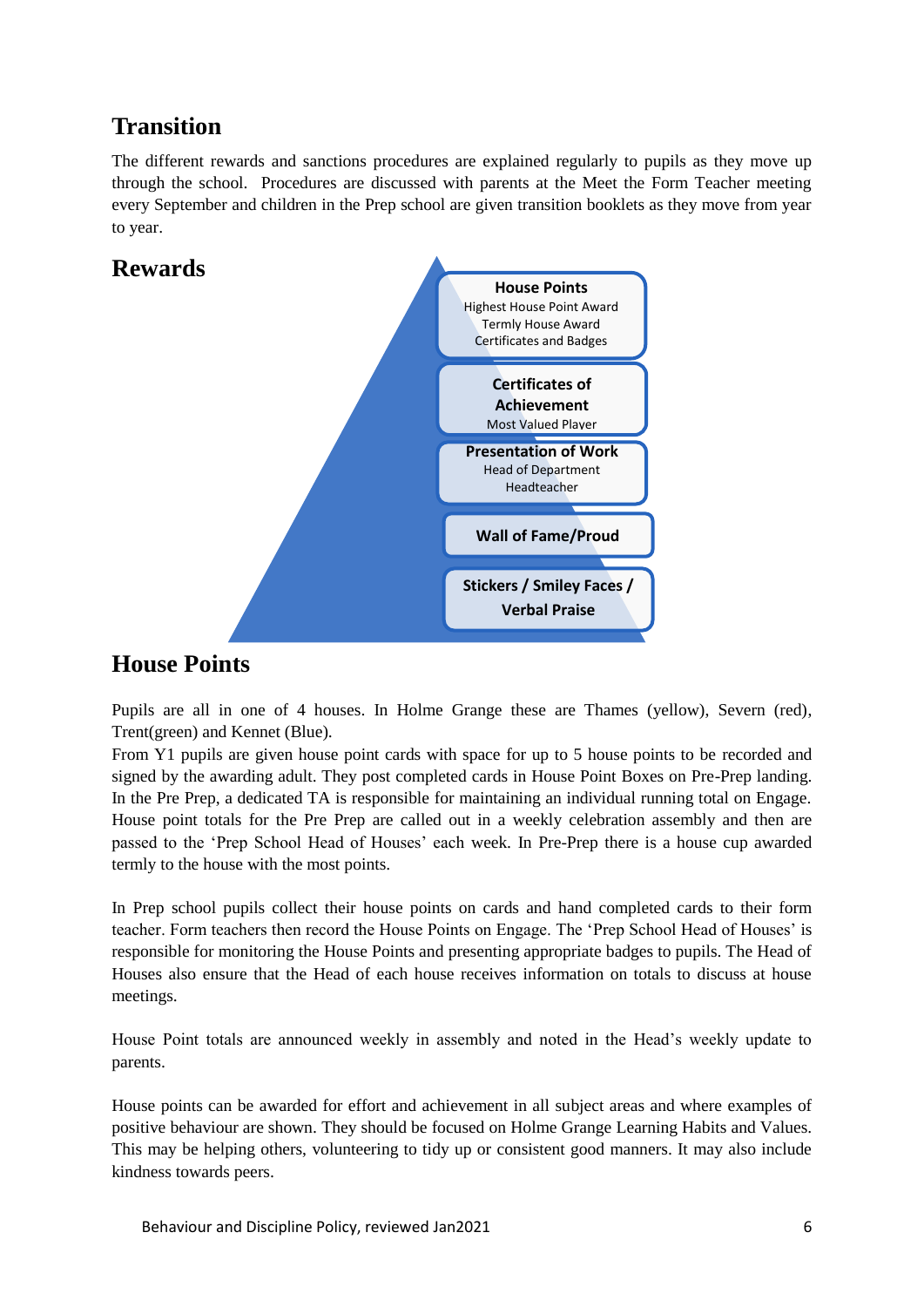These may be recorded on the piece of work or and on the individual pupil's House Point Card. Whichever is the case it remains the responsibility of the awarding subject teacher to sign the pupil card. Reception Class and Pre-Prep are awarded Smiley Faces, stickers and stamps to show a visual representation of the reward too.

All house points collected will go toward the individual house total in addition to the personal total for each child. Badges are awarded in class weekly when certain totals are achieved.

| <b>House Point Total</b> | Years $1-6$         |
|--------------------------|---------------------|
| 30                       | <b>Bronze Badge</b> |
| 50                       | Silver Badge        |
| 80                       | Gold Badge          |
| 120                      | Platinum Badge      |

Badges are awarded on a weekly basis and the pupil's individual house point total is reset each term

Termly awards will be presented to pupils gaining the highest number of house points in:– Pre-Prep, Y3&4 and Y5&6 At the end of the academic year, in the senior years (Y7- Y9) pupils attaining the highest number of house points for their house, will be presented with a house badge.

### **Wall of Fame**

Children should be encouraged to bring work to the Headteacher who, if she is free will speak with the child concerned.

Any piece of work, which a teacher feels demonstrates outstanding effort or achievement for a particular child and sets an example to others, should be presented to be displayed on the 'Wall of Fame'. All items posted on the 'Wall' will be recorded. Three *postings* will result in the presentation of a prize and certificate at the end of term.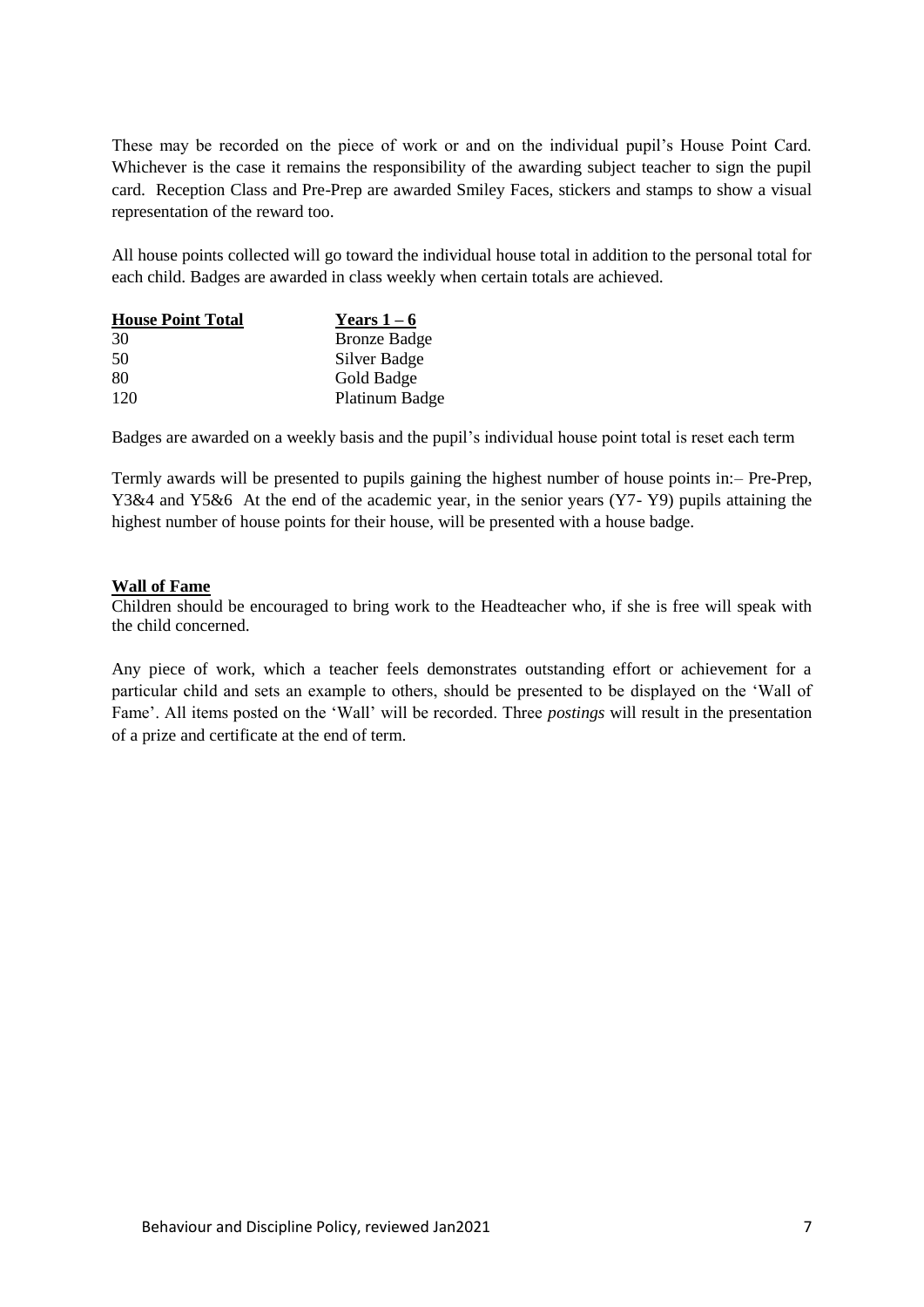# **Rewards and Sanctions – School Specific**

# **Pre Prep (EYFS, Y1&2)**

## *Little Grange and Reception Classes (EYFS)*

At Holme Grange we recognise that each child is an individual and as such they will enter nursery with different experiences of rules and boundaries. They also join us having had a variety of social contact with other children. Holme Grange Foundation Stage believe that children flourish best when their personal, social and emotional needs are met and where there are clear and developmentally appropriate expectations for their behaviour.

**We aim** to teach children to behave in socially acceptable ways and to understand the needs and rights of others. The principles guiding management of behaviour exist within the programme for supporting personal, social and emotional development.

As a staff team and with the guidance of the Head of the Pre Prep and S.E.N. co-ordinator we; Discuss all issues concerning behaviour.

### **Methods**

### **We adhere to the following;**

- As a team we discuss behaviour and the handling of children's behaviour where it may require additional support;
- Access relevant sources of expertise on promoting positive behaviour within the programme for supporting personal, social and emotional development;
- keep up to date with legislation, research and thinking on promoting positive behaviour.
- We recognise that codes for interacting with other people vary between cultures and require staff to be aware of, and respect, those used by members of the setting.
- We require all staff, to provide a positive model of behaviour by treating children, parents and one another with friendliness, care and courtesy.
- We familiarise new staff with the setting's behaviour policy and its guidelines for behaviour.
- We expect all members of our setting; children, parents and staff to keep to the guidelines, requiring these to be applied consistently.
- We work in partnership with children's parents. Parents are regularly informed about their child's behaviour. We work with parents to address recurring inconsiderate behaviour, using our observation records to help us to understand the cause and to decide jointly how to respond appropriately.

### **Strategies with children who engage in inconsiderate behaviour**

- We require all staff, to use positive strategies for handling any inconsiderate behaviour, by helping children find solutions in ways that are appropriate for the children's ages and stages of development. Such solutions might include, for example, acknowledgement of feelings, explanation as to what was not acceptable and supporting children to gain control of their feelings so that they can learn a more appropriate response.
- We ensure that there are enough popular toys and resources and sufficient activities available so that children are meaningfully occupied without the need for unnecessary conflict over sharing and waiting for turns.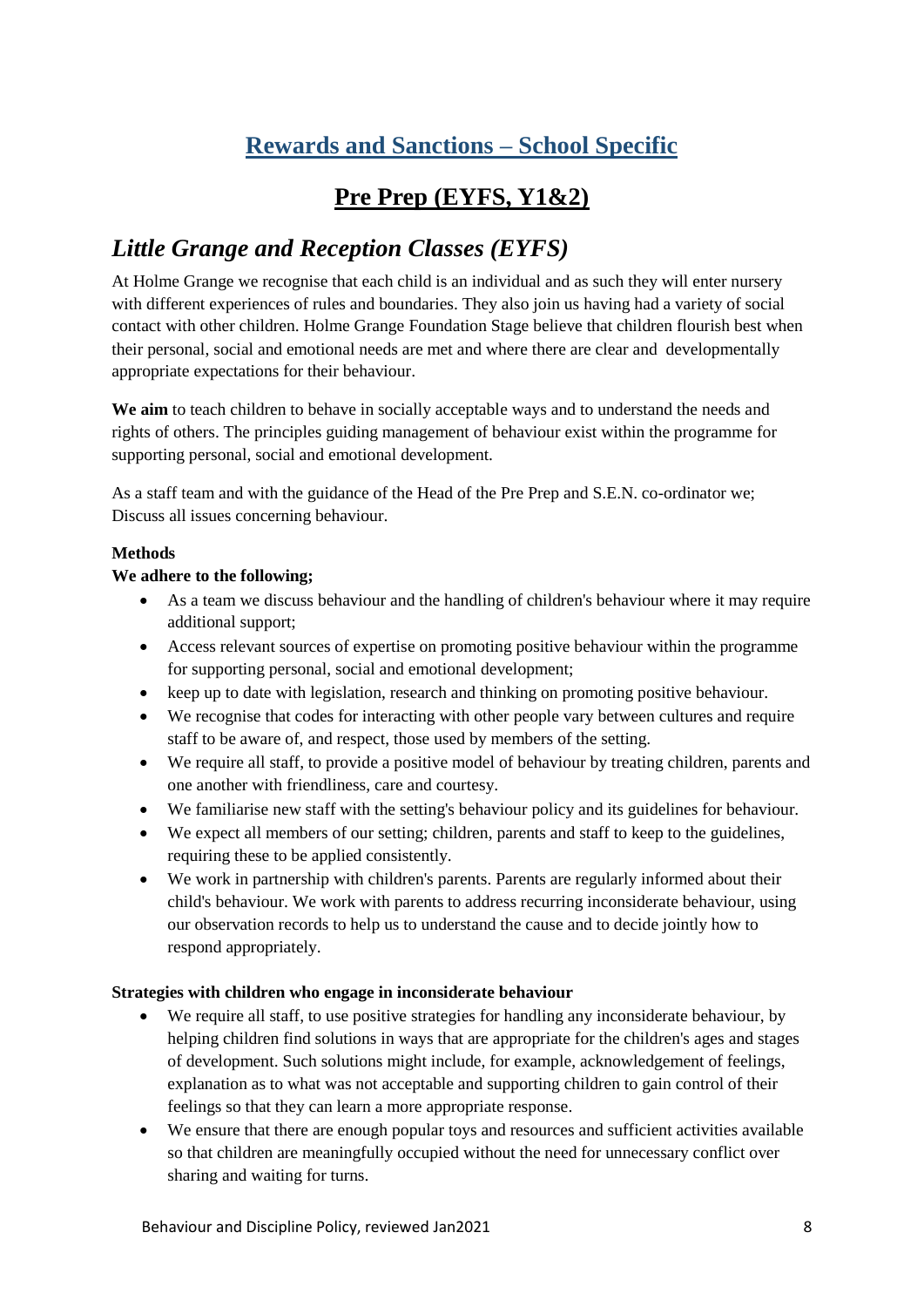- We acknowledge considerate behaviour such as kindness and willingness to share.
- We support each child in developing self- esteem, confidence and feelings of competence.
- We support each child in developing a sense of belonging in our group, so that they feel valued and welcome.
- We avoid creating situations in which children receive adult attention only in return for inconsiderate behaviour.
- When children behave in inconsiderate ways, we help them to understand the outcomes of their action and support them in learning how to cope more appropriately.
- We never send children out of the room by themselves.
- We never use physical punishment, such as smacking or shaking. Children are never threatened with these.
- We do not use techniques intended to single out and humiliate individual children.
- In cases of serious misbehaviour, such as racial or other abuse, we make clear immediately the unacceptability of the behaviour and attitudes, by means of explanations rather than personal blame.
- We do not shout or raise our voices in a threatening way to respond to children's inconsiderate behaviour.

### **Corporal Punishment**

The school does not use or threaten to use Corporal Punishment.

### **Physical Restraint**

We use physical restraint, such as holding, only to prevent physical injury or immediate danger to children or adults and/or serious damage to property.

Details of such an event (what happened, what action was taken and by whom, and the names of witnesses) are brought to the attention of Nursery Manager or Reception class teachers and are recorded. The Head of the Pre Prep is informed as soon as possible on the same day. The child's parent is informed on the same day. An incident form is completed for the parent to sign and kept on file.

### **Rough and tumble play and fantasy aggression**

Young children often engage in play that has aggressive themes - such as superhero and weapon play; some children appear pre-occupied with these themes, but their behaviour is not necessarily a precursor to hurtful behaviour or bullying, although it may be inconsiderate at times and may need addressing using strategies as above.

- We recognise that teasing and rough and tumble play are normal for young children and acceptable within limits. We regard these kinds of play as pro-social and not as problematic or 'aggressive'.
- We will develop strategies to contain play that are agreed with the children, and understood by them, with acceptable behavioural boundaries to ensure children are not hurt.
- We recognise that fantasy play also contains many violently dramatic strategies blowing up, shooting etc., and that themes often refer to 'goodies and baddies' and as such offer opportunities for us to explore concepts of right and wrong.
- We are able to tune in to the content of the play, perhaps to suggest alternative strategies for heroes and heroines, making the most of 'teachable moments' to encourage empathy and lateral thinking to explore alternative scenarios and strategies for conflict resolution.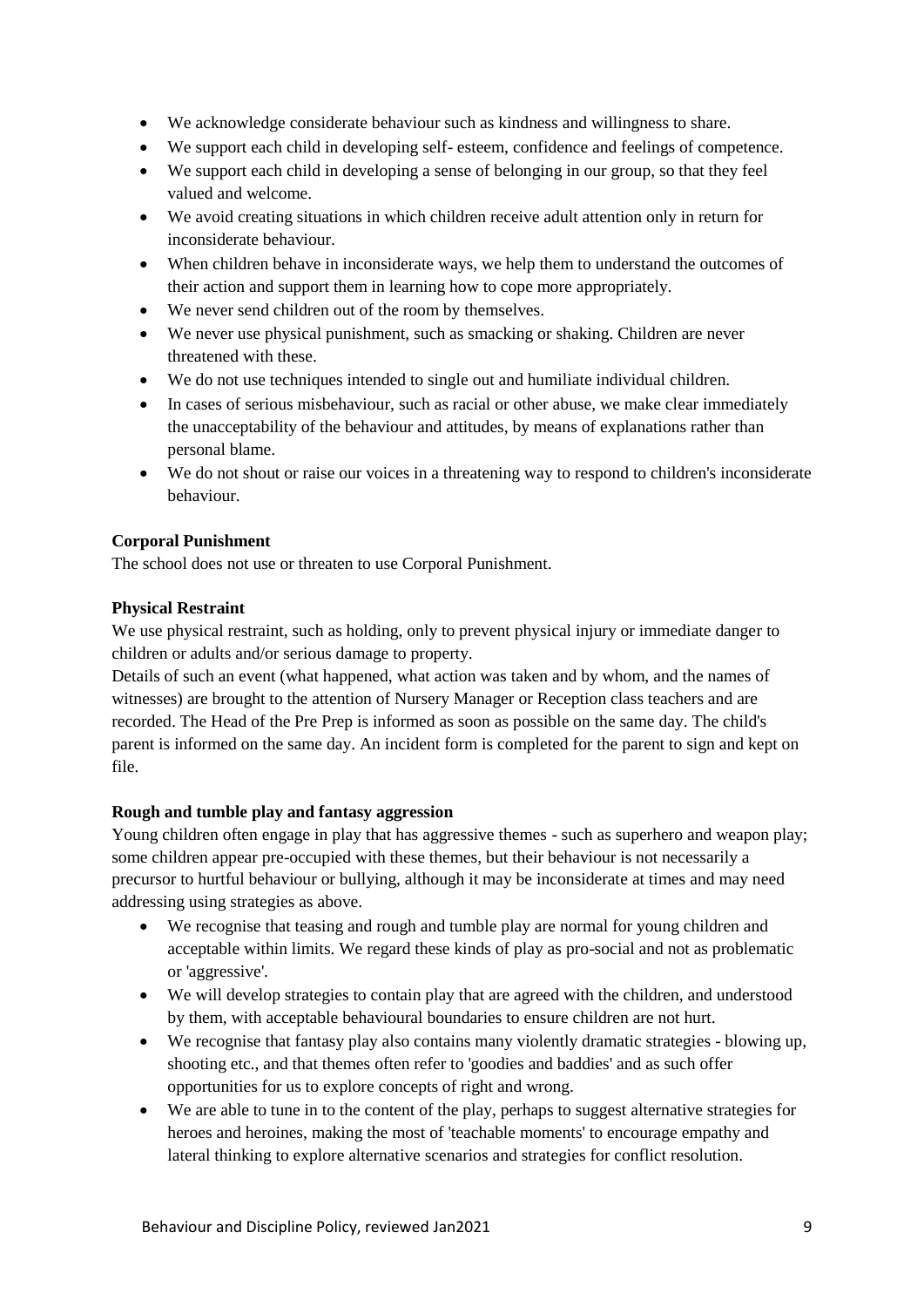### **Hurtful Behaviour**

We take hurtful behaviour very seriously. Most children under the age of five will at some stage hurt or say something hurtful to another child, especially if their emotions are high at the time, but it is not helpful to label this behaviour as 'bullying'. For children under five, hurtful behaviour is momentary, spontaneous and often without cognisance of the feelings of the person whom they have hurt.

- We recognise that young children behave in hurtful ways towards others because they have not yet developed the means to manage intense feelings that sometimes overwhelm them.
- We will help them manage these feelings as they have neither the biological means nor the cognitive means to do this for themselves.
- We understand that self management of intense emotions, especially of anger, happens when the brain has developed neurological systems to manage the physiological processes that take place when triggers activate responses of anger or fear. Therefore we help this process by offering support, calming the child who is angry as well as the one who has been hurt by the behaviour. By helping the child to return to a normal state, we are helping the brain to develop the physiological response system that will help the child be able to manage his or her own feelings.
- We do not engage in punitive responses to a young child's rage as that will have the opposite effect.
- Our way of responding to pre-verbal children is to calm them through holding and cuddling. Verbal children will also respond to cuddling to calm them down, but we offer them explanation and discuss the incident with them to their level of understanding.
- We recognise that young children require help in understanding the range of feelings experienced. We help children recognise their feelings by naming them and helping children to express them, making a connection verbally between the event and the feeling. 'Adam took your car, didn't he, and you were enjoying playing with it. You didn't like it when he took it, did you? It made you feel angry, didn't it, and you hit him'.
- We help young children learn to empathise with others, understanding that they have feelings too and that their actions impact on others' feelings. 'When you hit Adam, it hurt him and he didn't like that and it made him cry'.
- We help young children develop pro-social behaviour, such as resolving conflict over who has the toy. 'I can see you are feeling better now and Adam isn't crying any more. Let's see if we can be friends and find another car, so you can both play with one.'
- We are aware that the same problem may happen over and over before skills such as sharing and turn taking develop. In order for both the biological maturation and cognitive development to take place, children will need repeated experiences with problem solving, supported by patient adults and clear boundaries.
- We support social skills through modelling behaviour, through activities, drama and stories. We build self-esteem and confidence in children, recognising their emotional needs through close and committed relationships with them.
- We help a child to understand the effect that their hurtful behaviour has had on another child; we do not force children to say sorry, but encourage this where it is clear that they are genuinely sorry and wish to show this to the person they have hurt.
- When hurtful behaviour becomes problematic, we work with parents to identify the cause and find a solution together. The main reasons for very young children to engage in excessive hurtful behaviour are that:
	- they do not feel securely attached to someone who can interpret and meet their needs - this may be in the home and it may also be in the setting;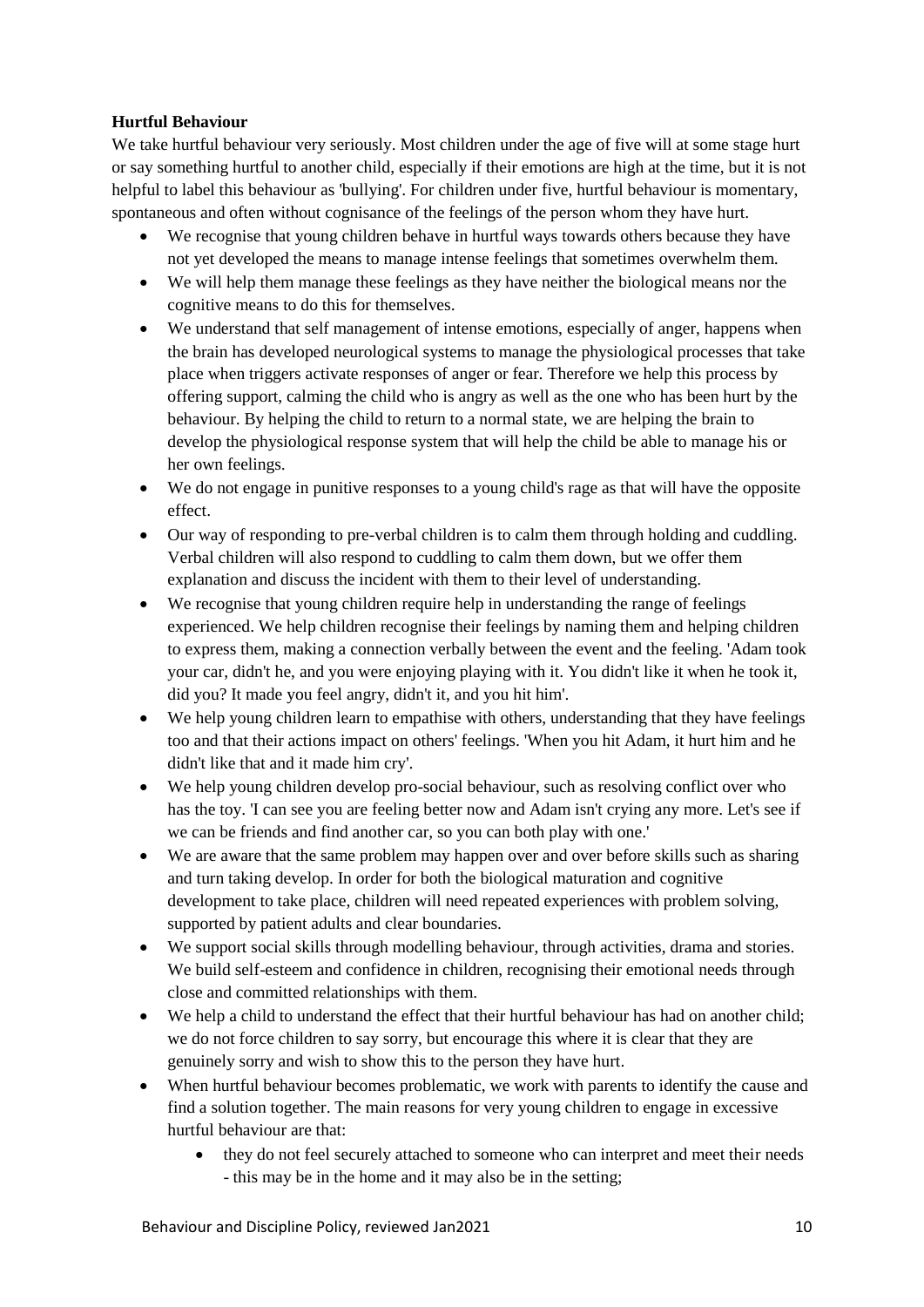- their parent, or carer in the setting, does not have skills in responding appropriately, and consequently negative patterns are developing where hurtful behaviour is the only response the child has to express feelings of anger;
- the child is exposed to levels of aggressive behaviour at home and may be at risk emotionally, or may be experiencing child abuse; and
- the child has a developmental condition that affects how they behave.

## *Pre-Prep Years R-2*

## **Classroom Management:**

We work on the principle that the classroom should be a place of learning and these basic rules, with the Holme Grange Way should apply:

- children should be happily and productively engaged in learning
- they should be learning in an environment where they feel safe, supported and valued
- at Holme Grange children are encouraged to wait their turn
- our pupils listen when others are speaking
- Children stand up and greet our Headteacher and her visitors
- Children know their routine and teacher expectations
- Children should not deface the outside of any exercise books.

## **Rewards and Sanctions**

In Year R, 1 and 2 a progressive rainbow, sun and cloud system is the strategy used in classrooms to highlight and sanction unacceptable behaviour. Staff communicate with parents any anti-social behaviour and pupils are aware that school and home are in partnership. Pupils who do not respond to the sun, cloud system come for a talk with Head of School, if this doesn't see an improvement a book is put in place to communicate with parents. The home school communication book is established to see if any patterns emerge and is seen as a positive step to highlight all good choices. This is shown to Head of School for praise and encouragement at the end of each day. In the rare case when these measures do not work, the Headteacher becomes involved and parents may be invited in to talk through steps to support their child's behaviour and development in their social choices. These measures would all be recorded on My Concern and The Head of School would keep the Headteacher informed of any pupil on a home-school book.

The sun cloud system begins in Year R with the children receiving verbal praise and at times a sticker for reaching the Rainbow. The system encourages positive behaviour and reinforces the school rules, it offers a visual reminder to the students. Every child starts daily on the sun and is moved down to the cloud for misbehaving or breaking classroom rules after a verbal warning has been given to modify the behaviour. The child then has the opportunity to change his or her behaviour choice and move back to the sun.

A child will be placed on the rainbow for outstanding behaviour. It is important that all names are moved back to the sun for the start of each day to encourage the children to behave well and act as a positive incentive. This system works well because it is visual and encourages the children to reflect on their behaviour. It also incorporates the idea of a warning to prepare children for Prep school systems.

Staff keep their own record of pupils who are on the cloud, these will be shared at pastoral meetings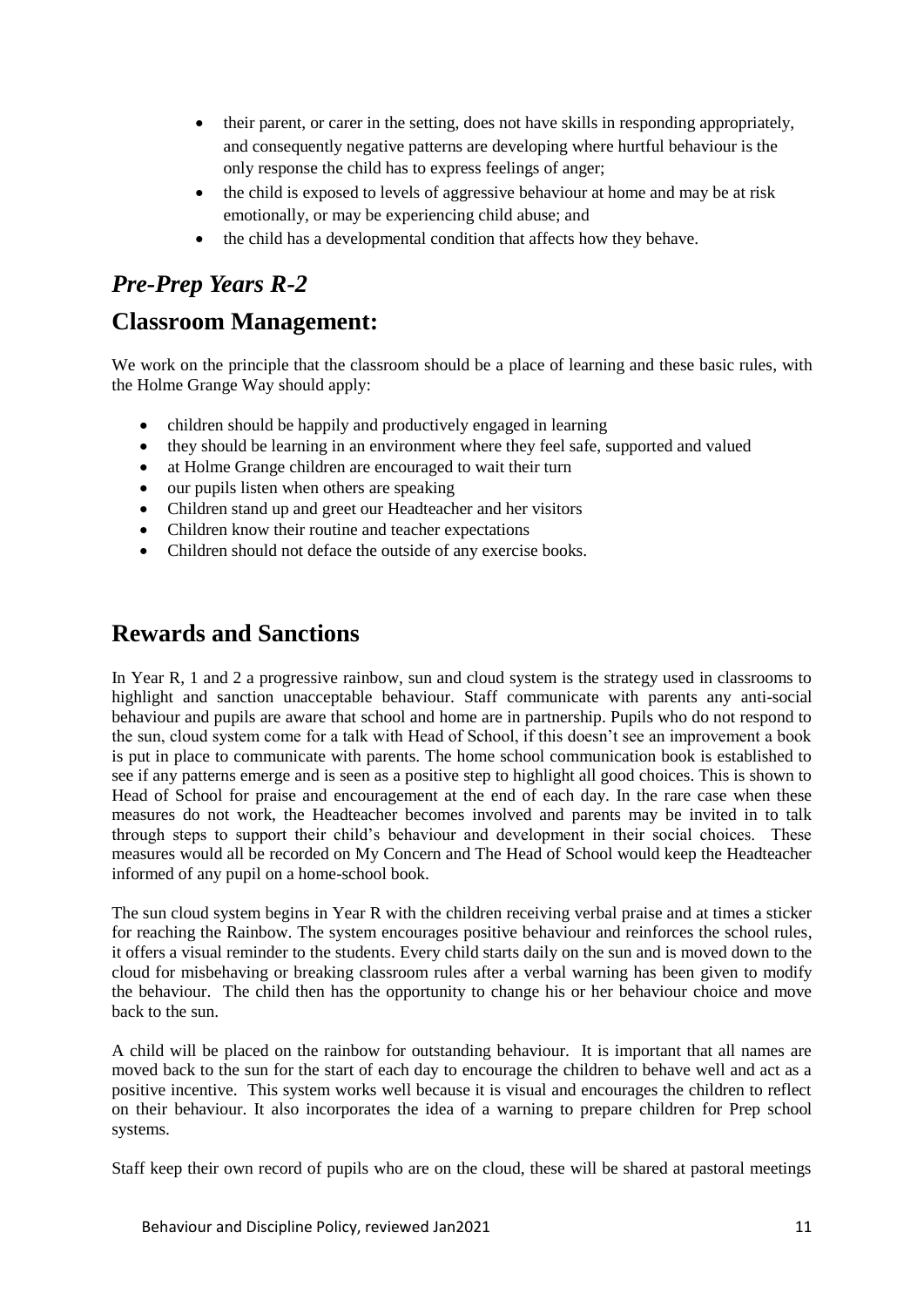to inform our RAG records on pupils. Pastoral concerns are shared regularly in team meetings when staff can share successful strategies and offer insightful information.

Sanction system – at each level pastoral care and interest in pupil well-being is of paramount importance. Finding out why a pupil is choosing their poor behavioural choices. Behaviour is logged on Engage.

| Level $1$ – use of visual system in class          | Class teacher warning to correct poor behavioural<br>choices.<br>With second warning comes a move to the cloud.<br>Another 2 warnings brings a move to raincloud                                                                         |
|----------------------------------------------------|------------------------------------------------------------------------------------------------------------------------------------------------------------------------------------------------------------------------------------------|
| Level $2 - 3$ consecutive days of rainclouds.      | Class teacher talks to parents to see if everything<br>is alright at home.<br>Head of School is kept informed.                                                                                                                           |
| Level $3 - 2$ more consecutive days of rainclouds. | Pupil comes for a talk with Head of School. Class<br>teacher will keep parents informed.                                                                                                                                                 |
| Level $4$ – behaviour has not improved.            | A behavioural log will be recommended between<br>home and school which will be shown to head of<br>School daily for praise and encouragement. Head<br>of School will inform head teacher and contact<br>parents to put support in place. |
| Level $5 -$ still poor choices                     | Pupil will have a meeting with Head teacher,<br>parents may be called in for a meeting.                                                                                                                                                  |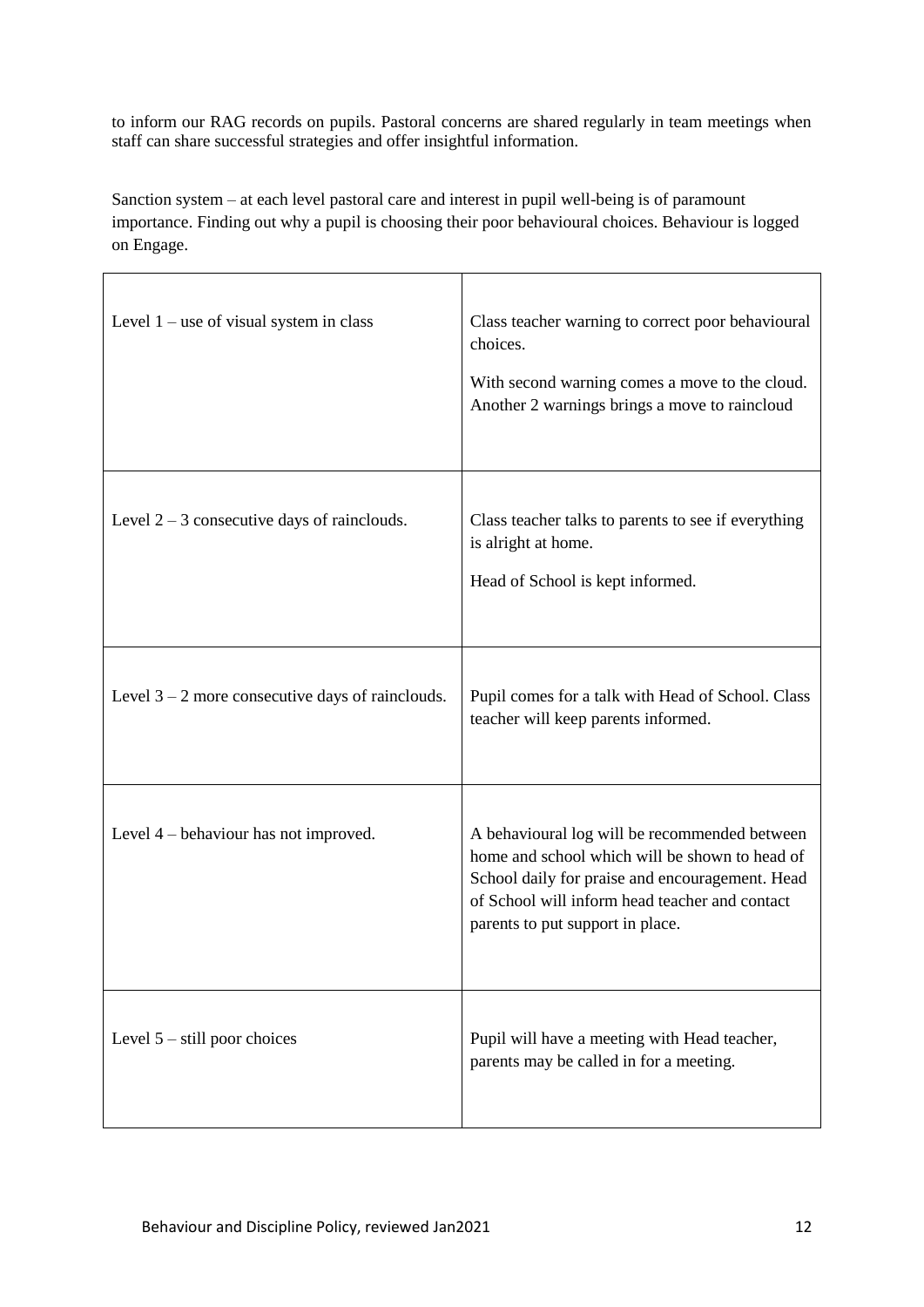### **Record Keeping**

Pre-Prep Behaviour Log is available from Sept 2019 to record any behaviours for which a sanction has had to be given. Record the incident, sanction and impact of the sanction. These can then be checked and analysed for patterns and reviews.

Staff log all safeguarding concerns on My Concern. Staff must record any reported anti-social behaviour including bullying or any other incident or meeting with a pupil or parent using factual language and child's words onto Engage.

Disruptive behaviour is not to be tolerated. Anti-social behaviour would include teasing or incidents which have made a child's life uncomfortable and miserable – enough to make them complain. As these reports accumulate for a particular child, either on the receiving end or vice versa, a pattern will be seen so that action can be taken. If a child was on a home/school book for example, this would be logged on Engage with reason for and impact.

**Form teachers should take responsibility for ensuring pupils are sanctioned in line with policy and only when repetitive or deemed necessary involve Head of School and Headteacher. Teachers should let Head of Pre-Prep know of any anti-social behaviour patterns they have identified so that in communication with parents we are all consistent in the messages we present.**

### **Supervision at Meal Times**

Children are expected to demonstrate good manners at all times. It is important that they are given the opportunity to engage in conversation with their friends and to learn the important social function of mealtimes whilst maintaining a degree of calm – the bell will be rung if voices get too loud.

Supervision is carried out by teachers and other staff. Their role is to ensure that meal times are pleasant for the children to enjoy their food and spend time with their friends. Children are encouraged to eat a balanced meal. If a child is not eating their form teacher will be informed who will take the matter up with the parents. Children will be asked to clear the tables and floor area when they have finished eating as part of good manners and housekeeping.

Persistent or serious anti-social behaviour choices at mealtimes will be brought to the attention of the form teacher who will deal with it appropriately. Head of School should be informed when behaviours are repetitive and pupils are not responding to teacher sanction as per policy.

### **The Role of Parents**

Parents have a vital role to play in their children's education. It is very important that they support their child's learning and co-operate with the school. We are very conscious of the importance of having strong links with parents and good communication between home and school.

We will inform parents if we have any concerns about their child's welfare or behaviour. We also ask all parents to make any concerns known to the Headteacher, Head of School or Form Tutor.

### **Certificate of Achievement**

In the Pre-Prep, pupils who produce an exceptional piece of work or show an exceptional level of effort during a week may be rewarded with a certificate in assembly, this is linked most often to our Learning Habits. Nominations are recorded on Engage with the reason for the award. These pupils are then awarded a certificate of achievement in the Thursday's assembly. Each class nominates one pupil a week for the certificate.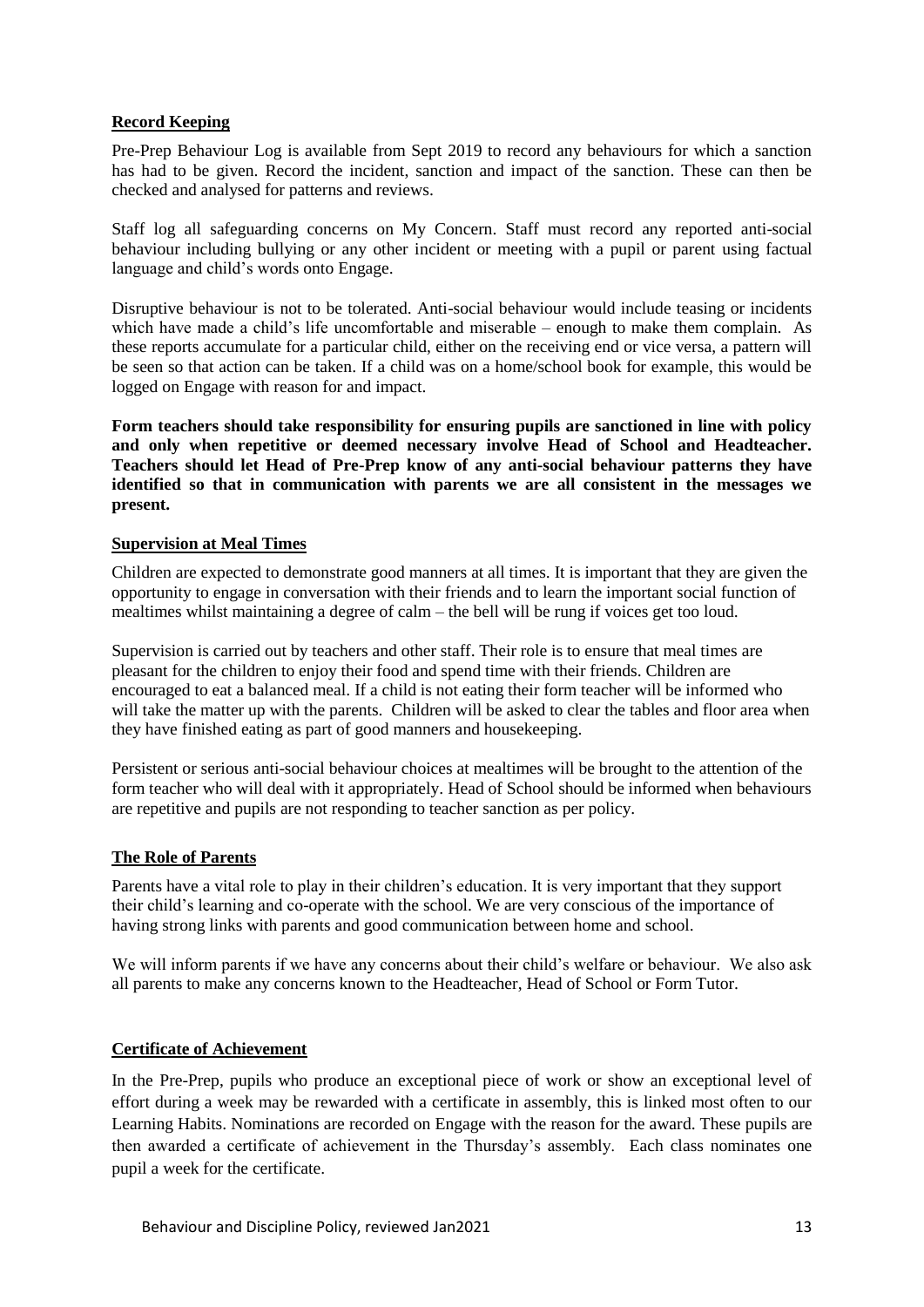## **Prep School (Y3-6)**

## **Rewards**

Pupils are awarded house points as set out previously in this policy.

### **Certificate of Achievement**

In the Prep School, staff choose one or two children per year group who have demonstrated particular strengths, school habits and values, strength of character or simply set an example to others through their actions. By the Thursday of each week, nominees should be submitted through a Google doc on staffshare. These pupils are awarded certificates during a Friday assembly.

Form teachers are expected to monitor allocation of the certificates to make sure all pupils are recognised and are made to feel valued.

### **Most Valued Player**

Each week, certificates will be presented to pupils for effort in sport. 'Most Valued Player' awards are presented to pupils who have demonstrated outstanding sportsmanship.

Pupils may also be given the opportunity to nominate peers for an award, promoting positive encouragement and support for fellow team members.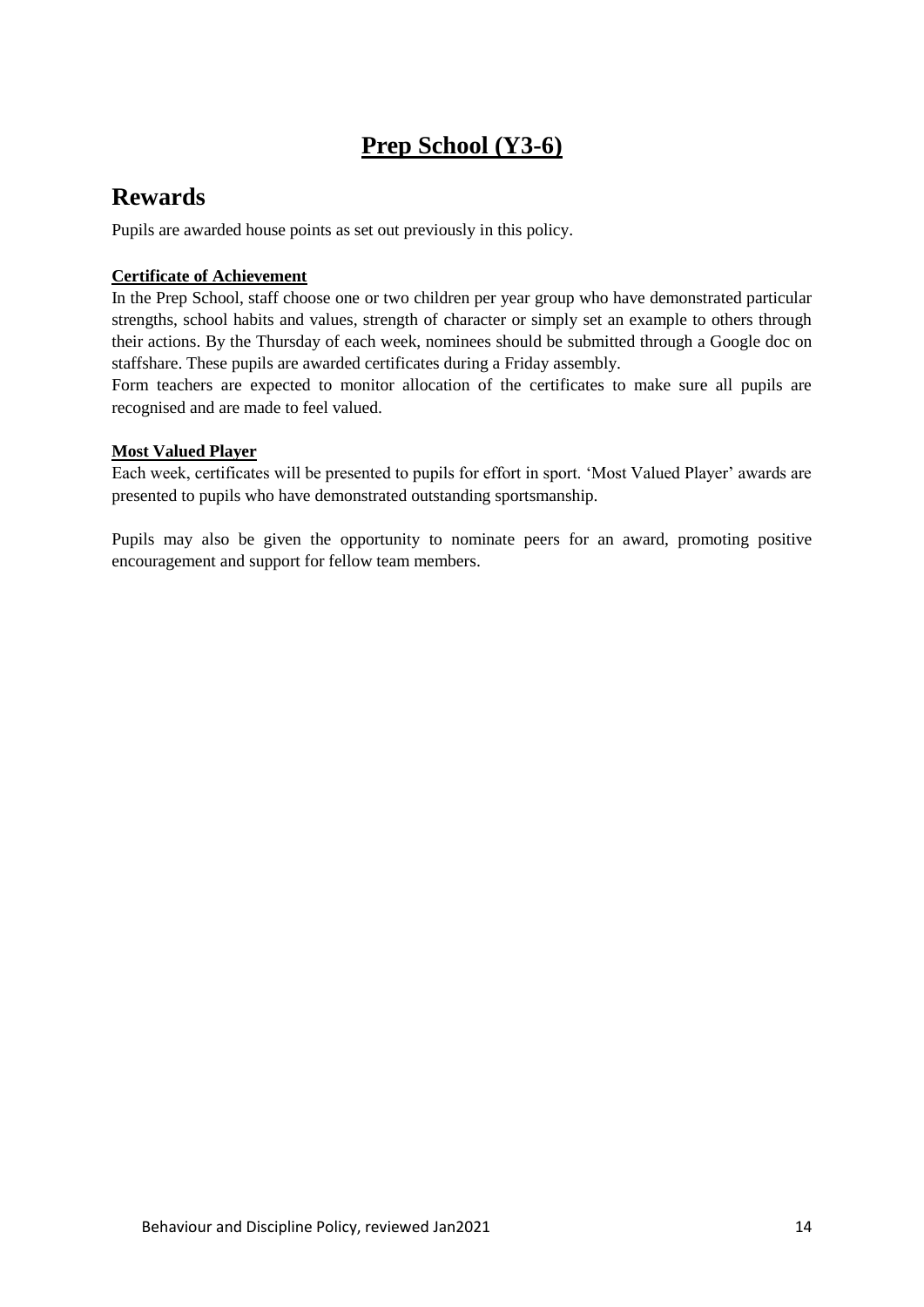## **Sanctions**

### **Procedures for dealing with Breaches in Discipline**

Since incidents are treated individually, depending on the seriousness of their nature, some of the following stages may be omitted. Some may be used together – ie: a child who has received a yellow card could also be asked to stay in to complete work.

- The pupils may be spoken to the teacher and may receive appropriate sanctions
- The pupil may lose all or part of a playtime
- The pupil may receive a yellow card in the Prep school
- The pupil may be required to miss a club in which case they will be sent to Prep to complete homework
- The pupil may be required to miss representing the school in a sports fixture or special activity
- The parents may be informed either by the class teacher or Assistant Head Teachers
- The pupil may be on a report card and parents will be informed
- A formal meeting may be arranged between the pupil, parents and the Head of School and/or Head
- In exceptional circumstances the pupil may be excluded from school for a fixed or permanent amount of time, this will be decided upon by the Head.
- There may be times when a pupil will be need to be restrained to avoid them hurting themselves, others or property. At such times the staff will follow the guidelines in Use of Reasonable Force (July 2013)
- that teachers will physically separate pupils found fighting or if a pupil refuses to leave a room when instructed to do so, they will be physically removed

### **Warnings**

• Any instance of inappropriate behaviour, whether on the playground or the classroom will be addressed. **The initial stage** is a warning issued by the member of staff. The warning will act to remind the child of the consequences of their choices and seek to encourage them to cease immediately.

### **Yellow Cards**

- If the behaviour persists then the member of staff will issue a yellow card. This will then be registered on Engage with the name of the member of staff, the date and details of the offence. Yellow cards must be recorded as soon as possible after the incident to avoid any misunderstandings. Pupils must never be left in any doubt whether a yellow card has been issued or not.
- Three yellow cards within a half term will result in a lunchtime detention. The yellow card count will then revert to zero.

### **Disorganisation / Forgotten Equipment / Missed Prep**

- Some pupils need help in organising themselves and strategies must be put in place to do so. It is not acceptable to ask a pupil with certain learning difficulties to function with the same application of memory as others. Staff in the Accelerated Learning Centre will support teachers with advice and provide strategies to support children.
- If a child does not hand in a piece of homework a note should be put in the child's planner. If this is repeated a telephone call to the parents seeking a resolution to the problem should take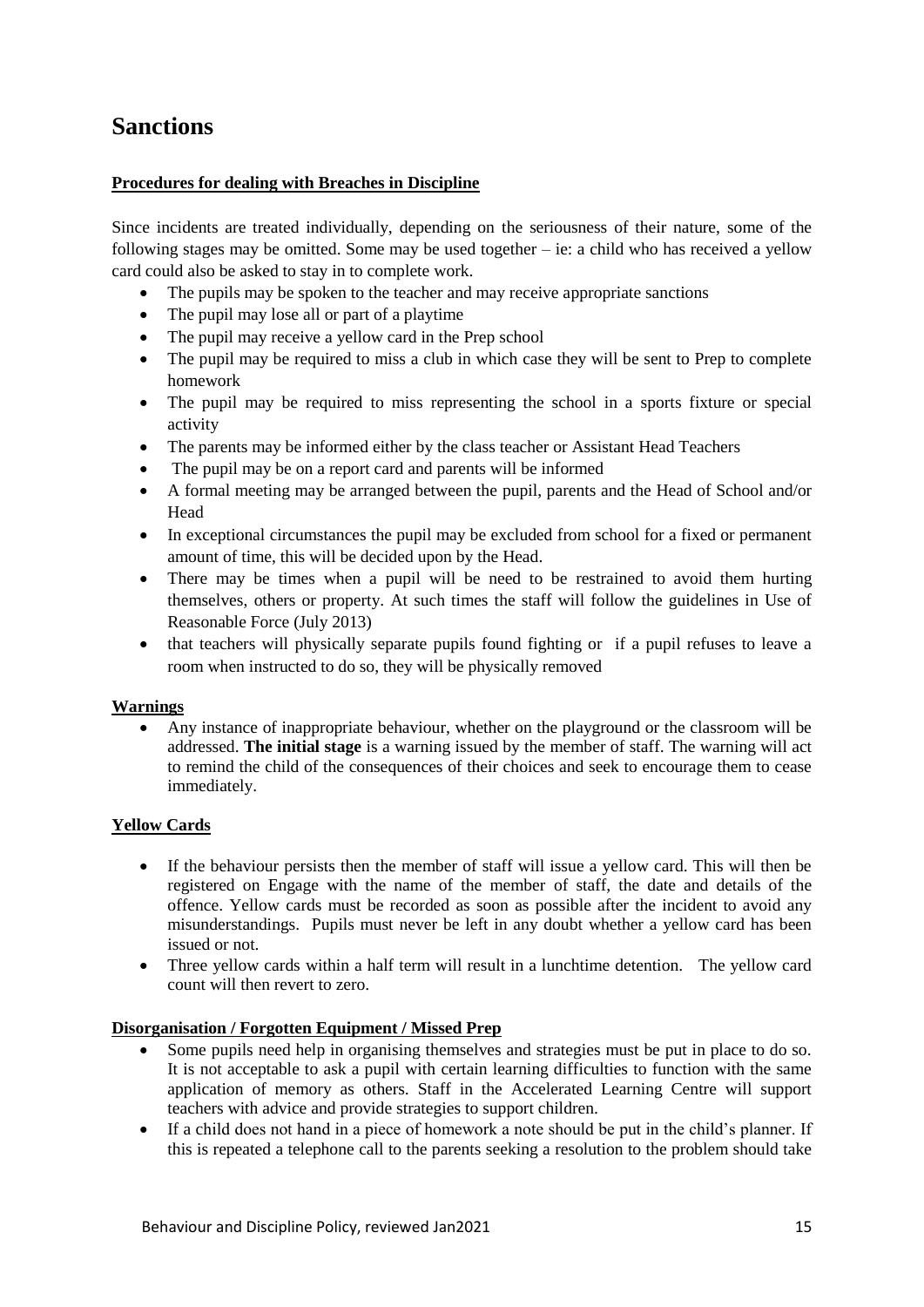place. Some pupils should be encouraged to attend a prep session after school where support can be given by the staff on duty at the time.

- Sports department staff will manage communication with parents in the event of repeatedly forgetting items of kit.
- A green slip is issued as a reminder in Years 3 6 to help a child remember forgotten items and to inform parents. This must be returned signed to the appropriate member of staff with the item in question. If the green slip is not returned with the missing item or work then a Yellow Card should be issued.
- These green slips should be kept by Form Tutors and three green slips will result in a Yellow Card. Form Tutors would then instigate a plan to help support the pupil with their organisation and communicate this to Subject Teachers so that there is a common approach to helping the pupil.

Lunchtime detentions will take place with the Head of School. Pupils will be given the Detention Think Sheet to complete.

#### **Red cards (Detention)**

### **There may be some occasions when behaviour is deemed to be totally unacceptable and a warning of the consequences is not appropriate. Dependent on the severity of these instances, it may warrant an instant red card or even after school detention.**

Examples of such offences are: anti-social behaviour, 'bullying', bad-foul language, deliberately hurting somebody else, stealing, and lying.

A refusal to heed any warning given should be taken as an act of bad manners, rudeness, insolence, disobedience or defiance, which should not be tolerated at any time.

**Pupils may be asked to complete a 'THINK SHEET' when on detention which will be held on their file. Three detentions in a half term will result in an after school detention** and parents notified of the time and date set.

After School detentions will be supervised by a member of the SMT.

In cases of extreme inappropriate behaviour a Headteacher detention will be issued and parents called to discuss the matter directly with the Head.

#### **Detention takes priority over all other School and out of School activities**

The School's aim is to encourage and reward good work and behaviour. If pupils follow the rules, are kind and helpful then they will avoid getting a break detention or losing out by being excluded from activities.

In the event of a pupil receiving a detention, the Head of School or where appropriate the Headteacher, may deem it appropriate to ask the parents in for a meeting. This is to create a strong link between school and home to ensure that any sanctions are fully understood, agreed upon and therefore have maximum effect.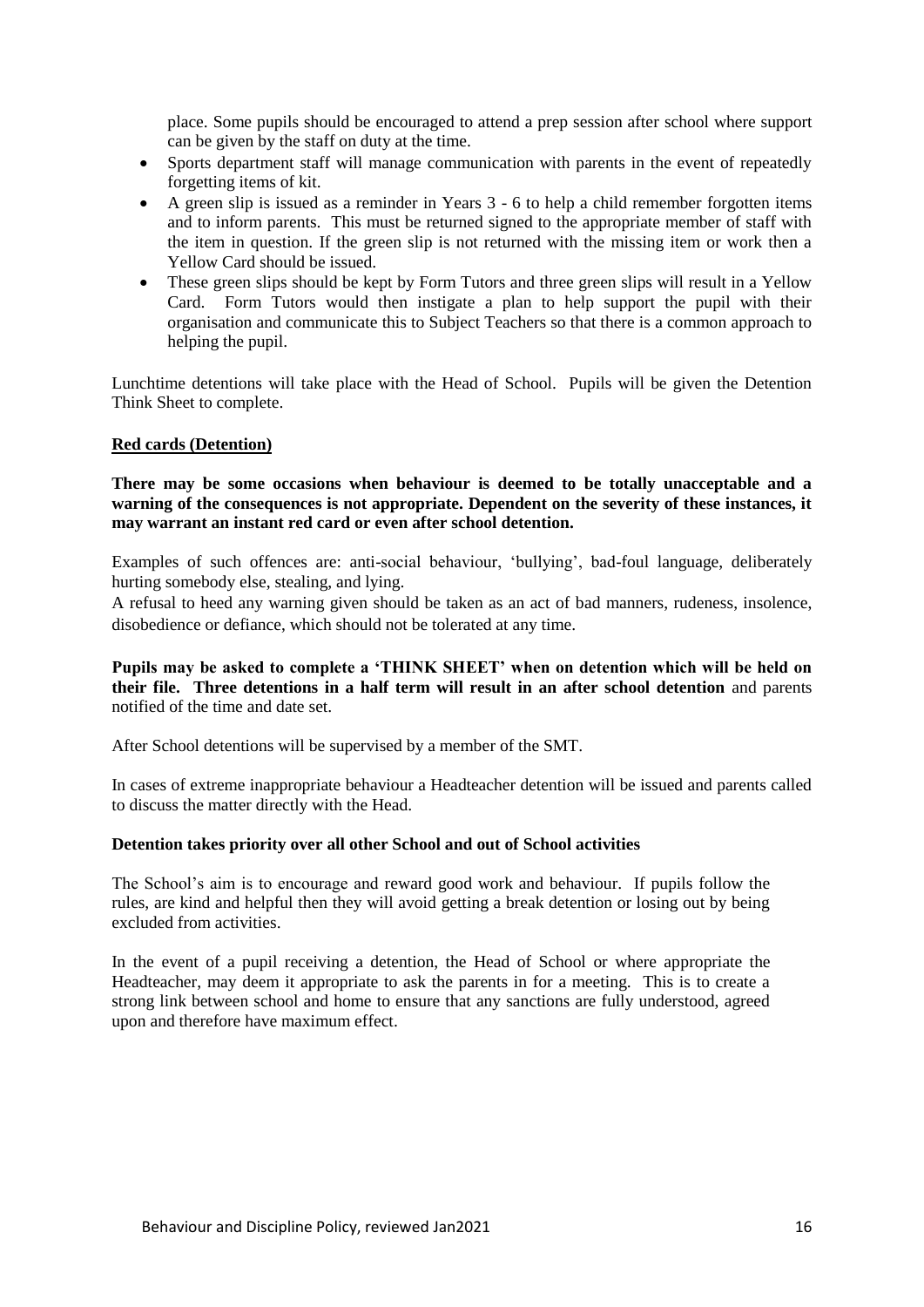| <b>Prep School Sanctions Flow Chart</b> |                                                        |  |  |
|-----------------------------------------|--------------------------------------------------------|--|--|
| Level 1                                 | <b>Verbal warning</b>                                  |  |  |
| Level 2                                 | Green slip (forgotten kit/equipment)                   |  |  |
|                                         | Yellow card (poor behaviour)                           |  |  |
| Level 3                                 | 3 yellow cards                                         |  |  |
|                                         | <b>Lunch time detention</b>                            |  |  |
| Level 4                                 | <b>Red card</b>                                        |  |  |
|                                         | <b>Parents informed</b>                                |  |  |
|                                         | Lunch time detention (physical<br>behaviour, swearing) |  |  |
| Level 5                                 | Lunchtime detention (3)                                |  |  |
| Level 6                                 | <b>Parental meeting</b>                                |  |  |
| Level 7                                 | <b>After school detention</b>                          |  |  |
| Level 8                                 | <b>Suspension</b>                                      |  |  |
| Level 9                                 | <b>Exclusion</b>                                       |  |  |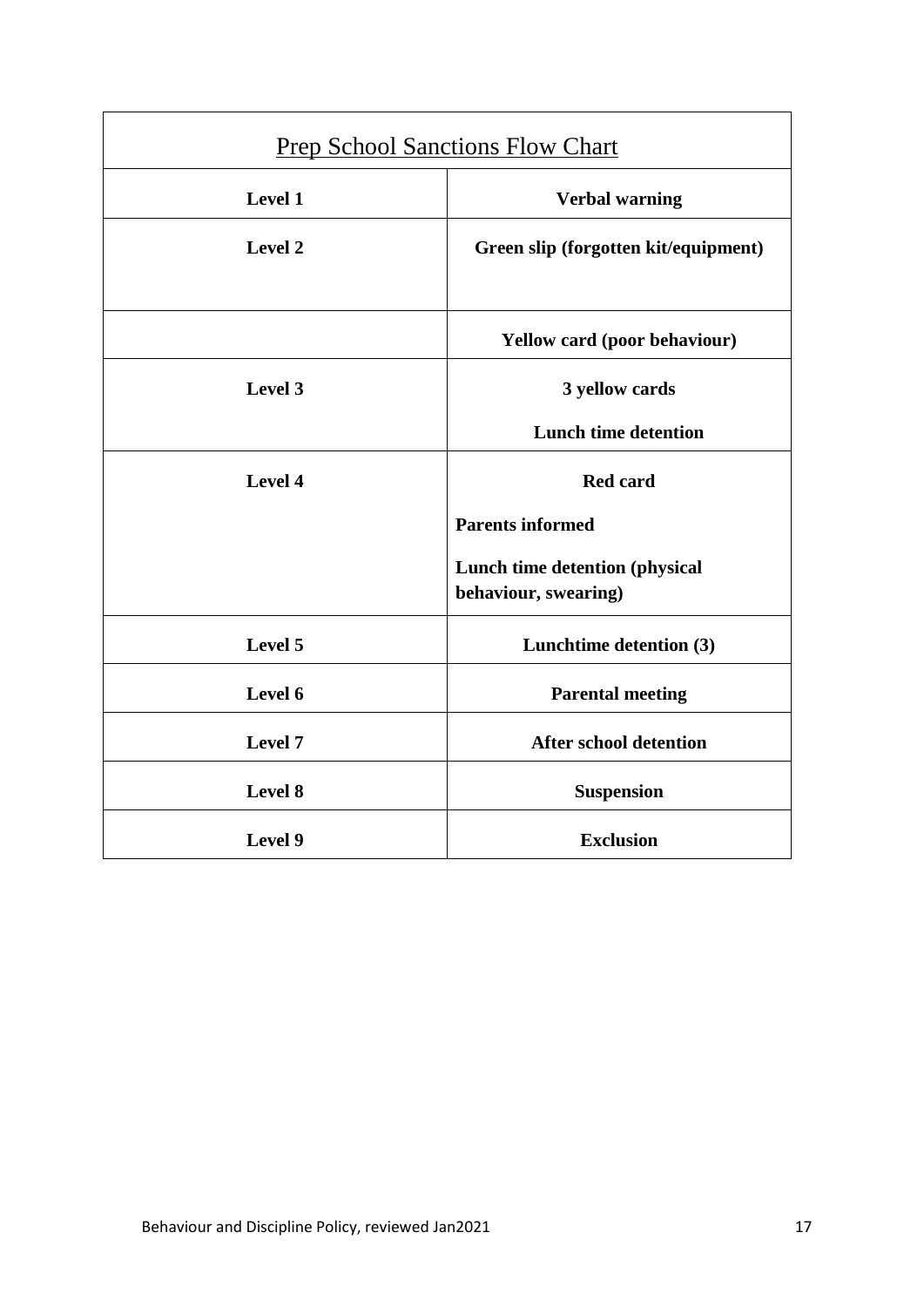# **Eaton Grange (Y7-11)**

## **Rewards**

### **House Points – Eaton Grange – Years 7 - 11**

House points are to be awarded for exceptional effort or behaviour – for "over and above" and are awarded for pupils who display community values. They should not be given just for attending lessons with correct equipment or punctually as this is an expectation.

Eaton Grange house points will be counted separately but will still contribute towards the House Cup totals.

Individual rewards:

| Over the year: |                     |
|----------------|---------------------|
| 60 points      | <b>Bronze Badge</b> |
| 90 points      | Silver              |
| 120 points     | Gold                |
| 150 points     | Platinum            |

### **Most Valued Player**

Each week, certificates will be presented to pupils for effort in sport. 'Most Valued Player' awards are presented to pupils who have demonstrated outstanding sportsmanship.

Pupils may also be given the opportunity to nominate peers for an award, promoting positive encouragement and support for fellow team members.

## **Sanctions**

### **Disorganisation / Forgotten Equipment / Missed Prep**

Some pupils need help in organising themselves and strategies must be put in place to do so. It is not acceptable to ask a pupil with certain learning difficulties to function with the same application of memory as others. Staff in the Accelerated Learning Centre will support teachers with advice and provide strategies to support children.

In Eaton Grange, students must be warned about coming to lessons without the correct books and/or equipment (this could be a blanket class/year group warning). A demerit should be issued after the warning if this persists. Demerits are recorded on Engage and are visible to parents on the parent portal. Three demerits for lack of organisation should be reported to parents and then Form Tutor and Subject Teachers must instigate a plan to help and support the student with their organisation. This might include a checklist on their locker, a morning routine of preparing books and equipment, arranging to leave key items in the subject room etc.

In Eaton Grange, students must be warned about not completing and/or handing in Prep on time. After this warning (which could be a blanket class/year group warning) a demerit should be issued if Prep is not completed/handed in on time. Students should then attend the daily lunchtime detention in order to complete the work. It is vital that students understand the importance of completing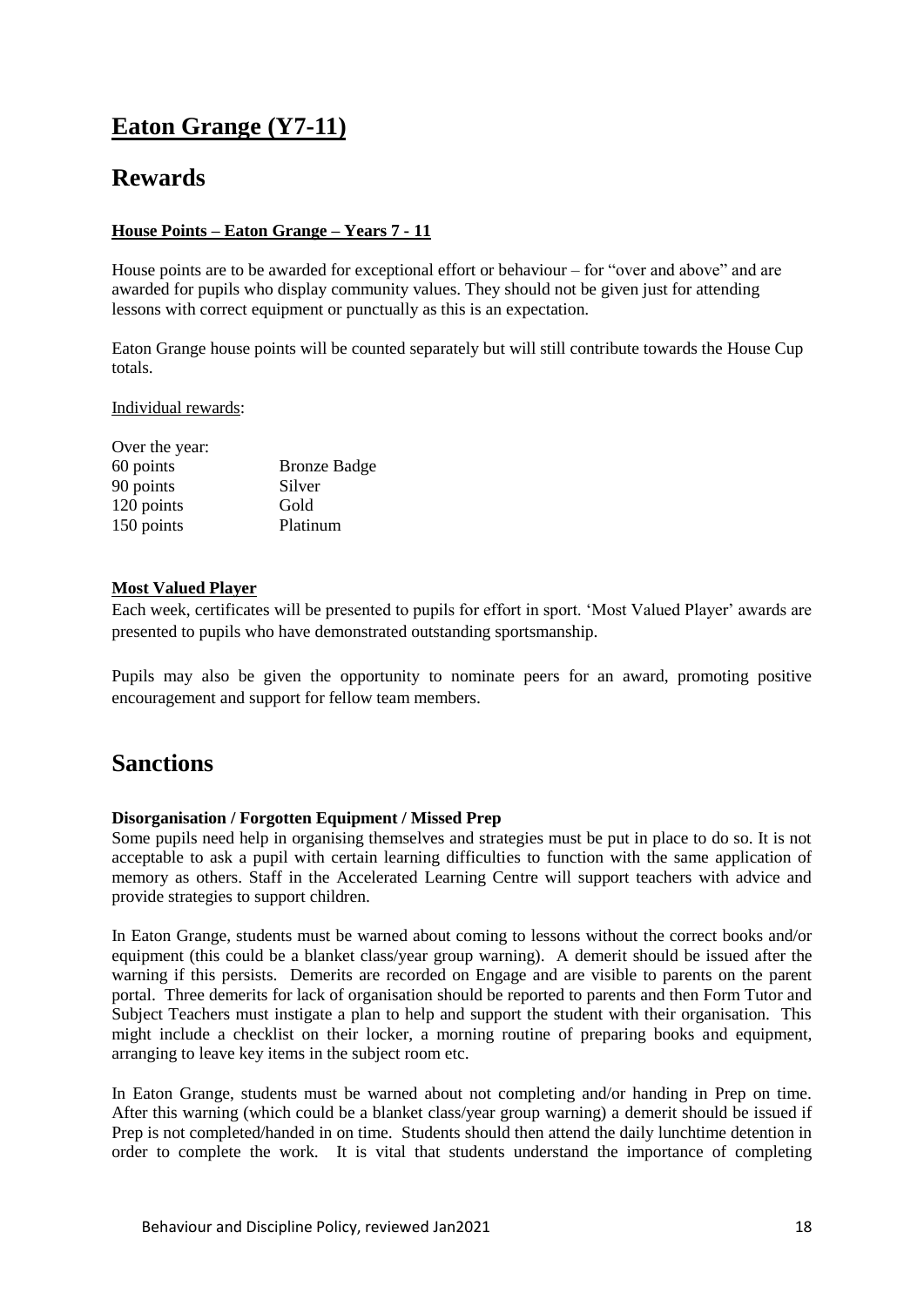homework as either consolidation of work covered in class or as preparation for the next lesson and that not doing it will have an impact on their learning.

Sports department staff will manage communication with parents in the event of repeatedly forgetting items of kit.

### **Warnings**

Any instance of inappropriate behaviour, whether on the playground or the classroom will be addressed. **The initial stage** is a warning issued by the member of staff. The warning will act to remind the child of the consequences of their choices and seek to encourage them to cease immediately.

### **Yellow Cards**

If the behaviour persists then the member of staff will issue a yellow card. This will then be registered on Engage with the name of the member of staff, the date and details of the offence. Yellow cards must be recorded as soon as possible after the incident to avoid any misunderstandings. Pupils must never be left in any doubt whether a yellow card has been issued or not.

In Eaton Grange, three yellow cards throughout the year will result in a lunchtime detention. They will be carried over and will not revert to zero.

Lunchtime detentions will take place on Thursday lunchtimes with the Head of School. Pupils will be given the Detention Think Sheet to complete.

### **Red cards (Detention)**

### **There may be some occasions when behaviour is deemed to be totally unacceptable and a warning of the consequences is not appropriate. Dependent on the severity of these instances, it may warrant an instant red card or even after school detention.**

Examples of such offences are: anti-social behaviour, 'bullying', bad-foul language, deliberately hurting somebody else, stealing, and lying.

A refusal to heed any warning given should be taken as an act of bad manners, rudeness, insolence, disobedience or defiance, which should not be tolerated at any time.

**Pupils may be asked to complete a 'THINK SHEET' when on detention which will be held on their file. Three detentions in a half term will result in an after school detention** and parents notified of the time and date set.

**After School detentions will be supervised by a member of the SMT.**

### **In cases of extreme inappropriate behaviour a Headteacher detention will be issued and parents called to discuss the matter directly with the Head.**

#### **Detention takes priority over all other School and out of School activities**

The School's aim is to encourage and reward good work and behaviour. If pupils follow the rules, are kind and helpful then they will avoid getting a break detention or losing out by being excluded from activities.

In the event of a pupil receiving a detention, the Head of School or where appropriate the Deputy or Headteacher, may deem it appropriate to ask the parents in for a meeting. This is to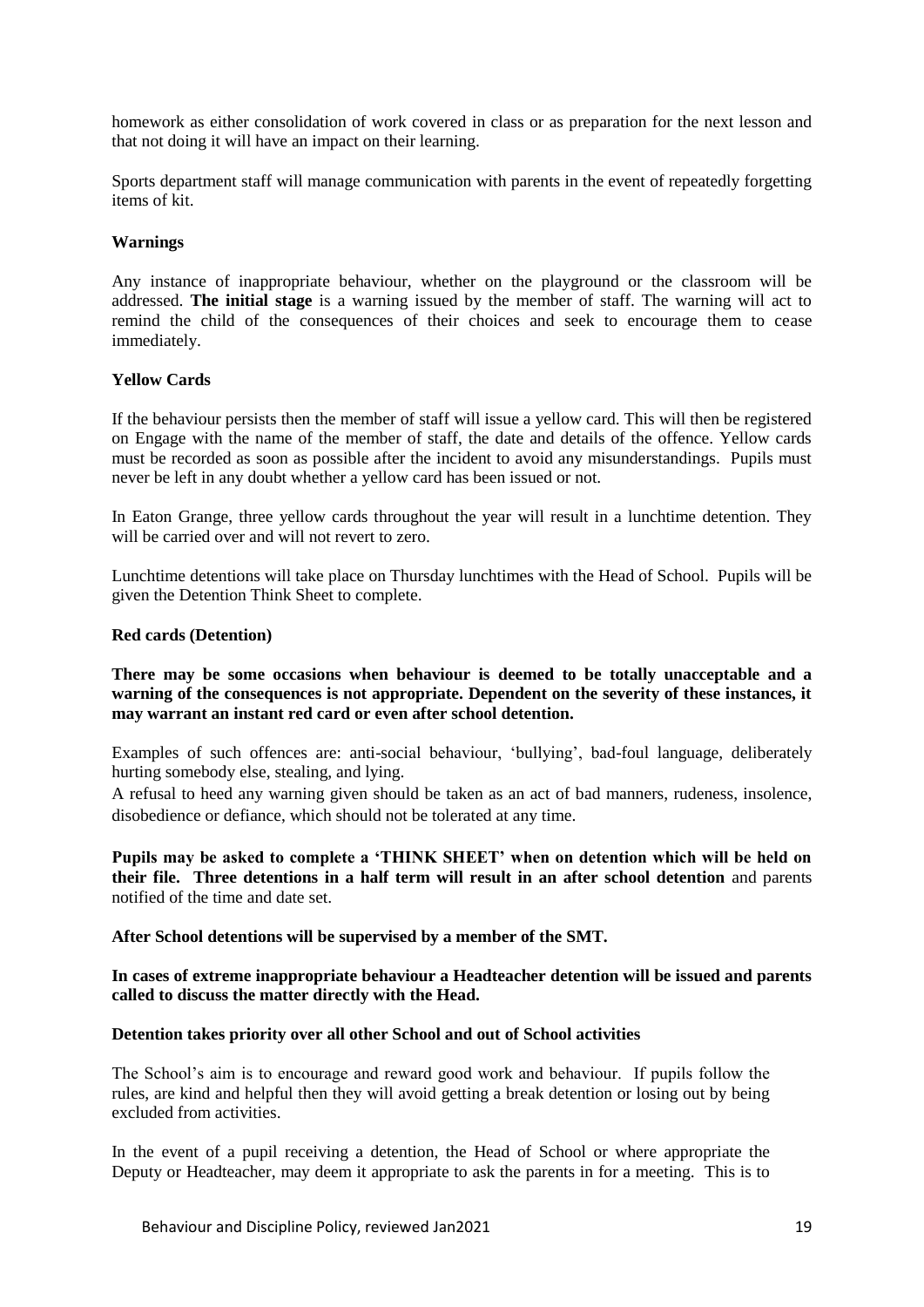create a strong link between school and home to ensure that any sanctions are fully understood, agreed upon and therefore have maximum effect.

# **Behaviour in Eaton Grange**

## Expectations in Eaton Grange

**Be ready to learn Be respectful to others Contribute to Lessons -Engage in Your Learning Be Positive Challenge Yourself and** *Always Try* **Aim High Listen Be polite Be kind**

**Celebrate individuality Value others opinions Stay safe Build positive relationships Reward good behaviour Challenge poor behaviour Learn from Your Mistakes**

## Ideal Behaviours

- Be caring and considerate.
	- Work with drive and determination.
	- Be resourceful.
	- Take pride in your appearance.
	- Hold open doors.
	- Say good morning/afternoon.
	- Be approachable.
	- Work with motivation.
	- Follow all school rules.
	- Hand in all prep on time and to the best of one's ability.

## Lesson Routines

#### Be on time

Stand behind your chair in silence until asked to sit down Have the correct equipment Listen, engage and participate Aim High and Challenge Yourself Seek and Act Upon Feedback to Improve Take a Risk and Build Resilience - Learn from your mistakes Complete homework and hand in on time Follow all instructions first time Stand up when visitors enter the room and say good morning/afternoon

Engage, reinforce, illustrate and practise the 'Holme Grange Learning Habits' which serve as guiding principles to promote successful lifelong learning. **Empathy and Understanding Courage and Self Belief**

**Independence and Initiative**

**Co-operation and Collaboration**

- **Risk Taking and Resilience Curiosity and Enthusiasm**
- **Imagination and Creativity**

treated. Forgive.

Share.

The Holme Grange Way Treat other people as we would want to be

Be honest and live our lives with integrity.

- Listen to each other.
- Be kind and helpful.
- Do our best to be our best self.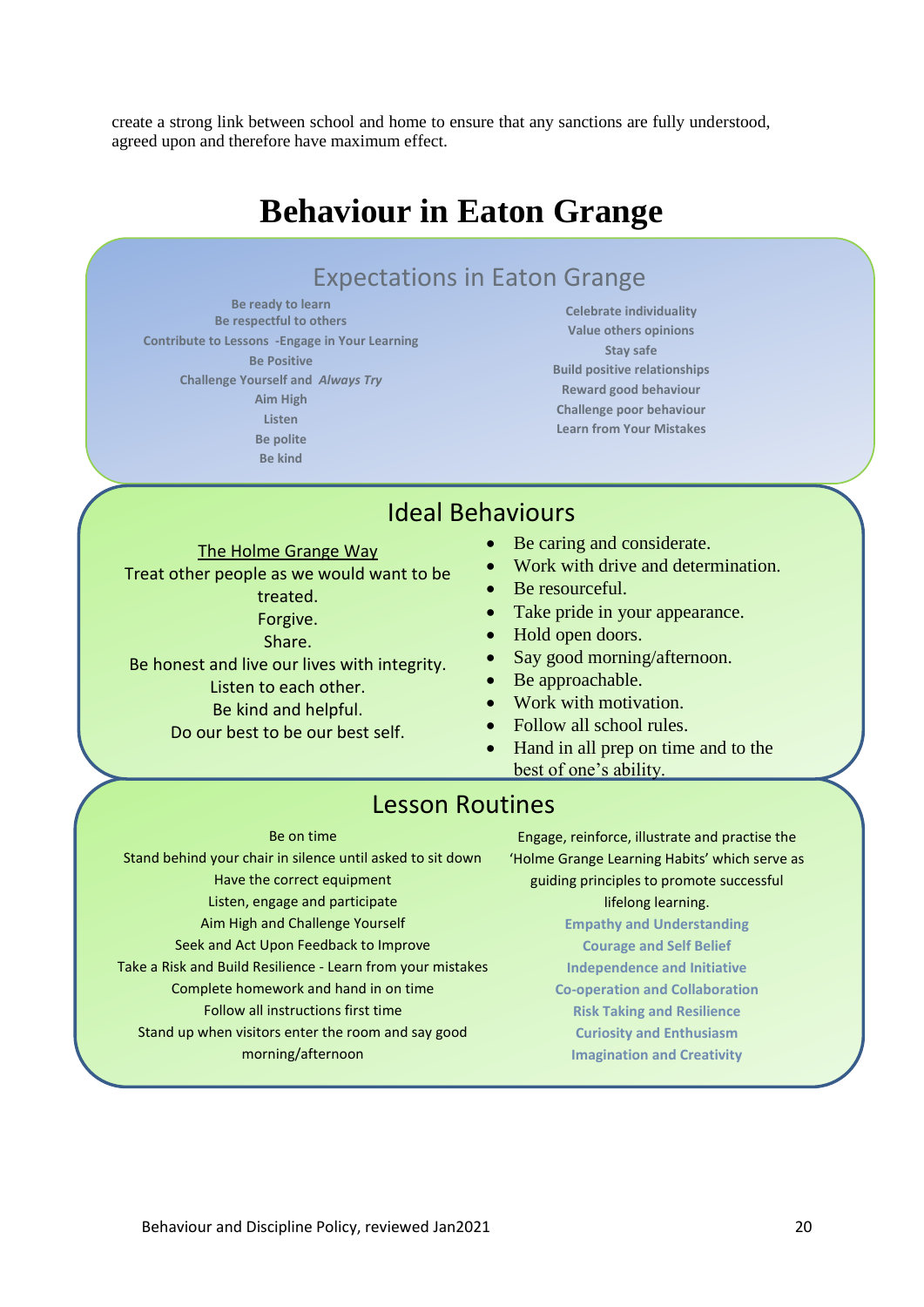# Life Routines

Acknowledge and greet people as you move around the school and make eye contact when doing so. Hold open doors Wear the correct uniform

Say 'thank you' whenever you can Help others Respect the environment Put all rubbish in the bin

# **Rewards in Eaton Grange**

Verbal Praise Certificates of Achievement House Points

**Merits Head Teachers Award Emails or letters home** 

## **House Points**

House Points are awarded for excellent behaviour and attitude. Students demonstrate a positive contribution to the school community.

| <b>House Points</b> |              |                   |  |
|---------------------|--------------|-------------------|--|
| <b>Bronze</b>       | Silver       | Gold              |  |
| 30                  | 60           | 100               |  |
| <b>Bronze Badge</b> | Silver Badge | <b>Gold Badge</b> |  |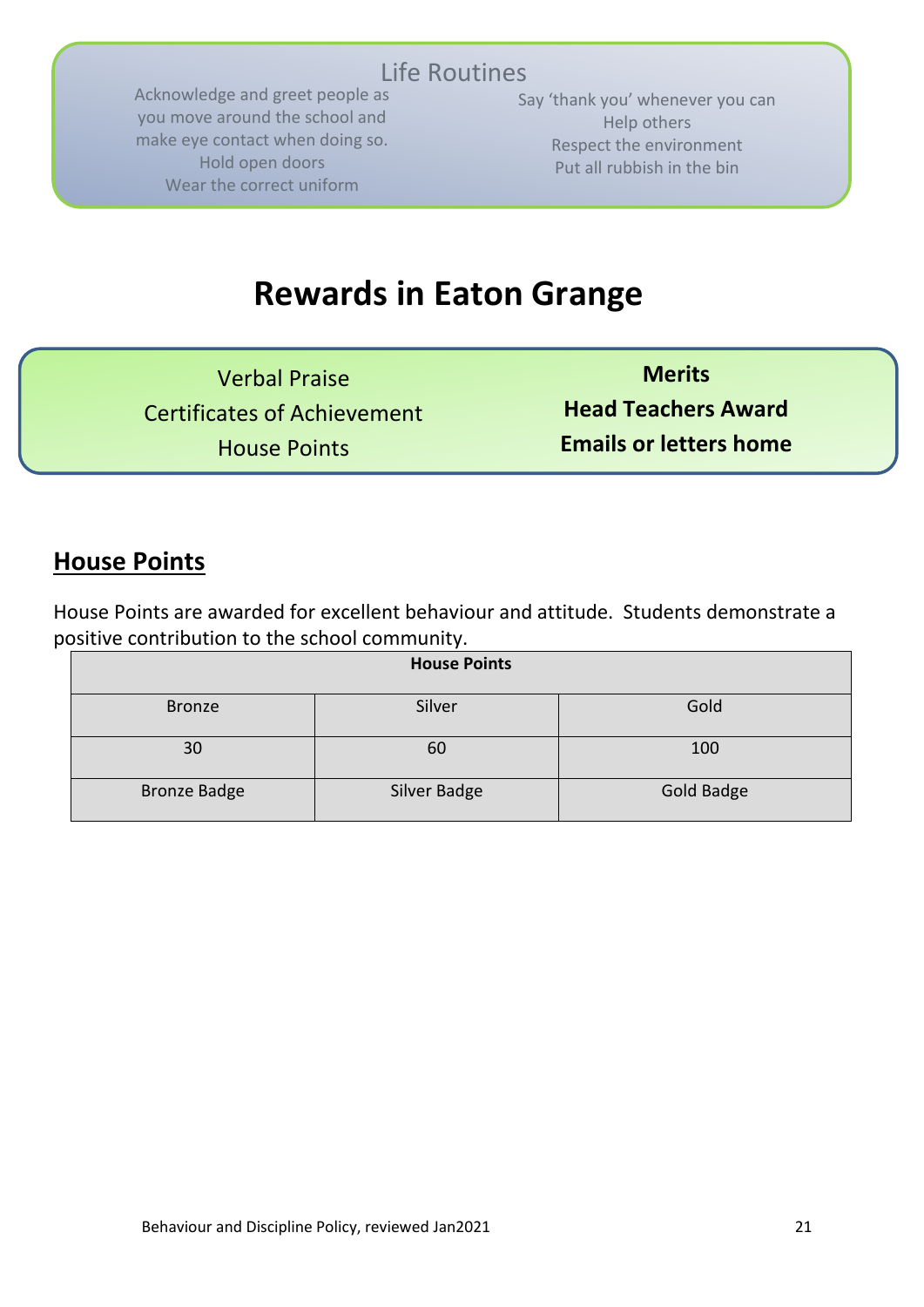## Mental Toughness in Eaton Grange

**Control** – Emotional and Life **Confidence** – in Abilities and Interpersonal **Challenge** and Aspiration **Commitment** – Delivery oriented and Goal oriented Engagement Positivity and Resilience

## Unacceptable Behaviours

Answering back. Verbal abuse. Physical contact/abuse. Rolling up skirt. Wearing make-up or nail varnish. Very short haircuts. Wearing hair down (girls).

Arriving late to lessons. Not completing prep. Not handing in work on time. Running in the corridor. Swearing/bad language. Unsporting behaviour. Being unkind. Bullying

## **Honouring the Top House Point Scorers**

At the end of each academic term, the top 5 students in each Year group in each House who have received the highest number of House points will be rewarded in the following way:

- Each of the top five students in each year group in each house will have their name, photograph and achievement displayed on the house board.
	- The Parents/Carers of these students will be informed by letter of their son/daughter's achievement.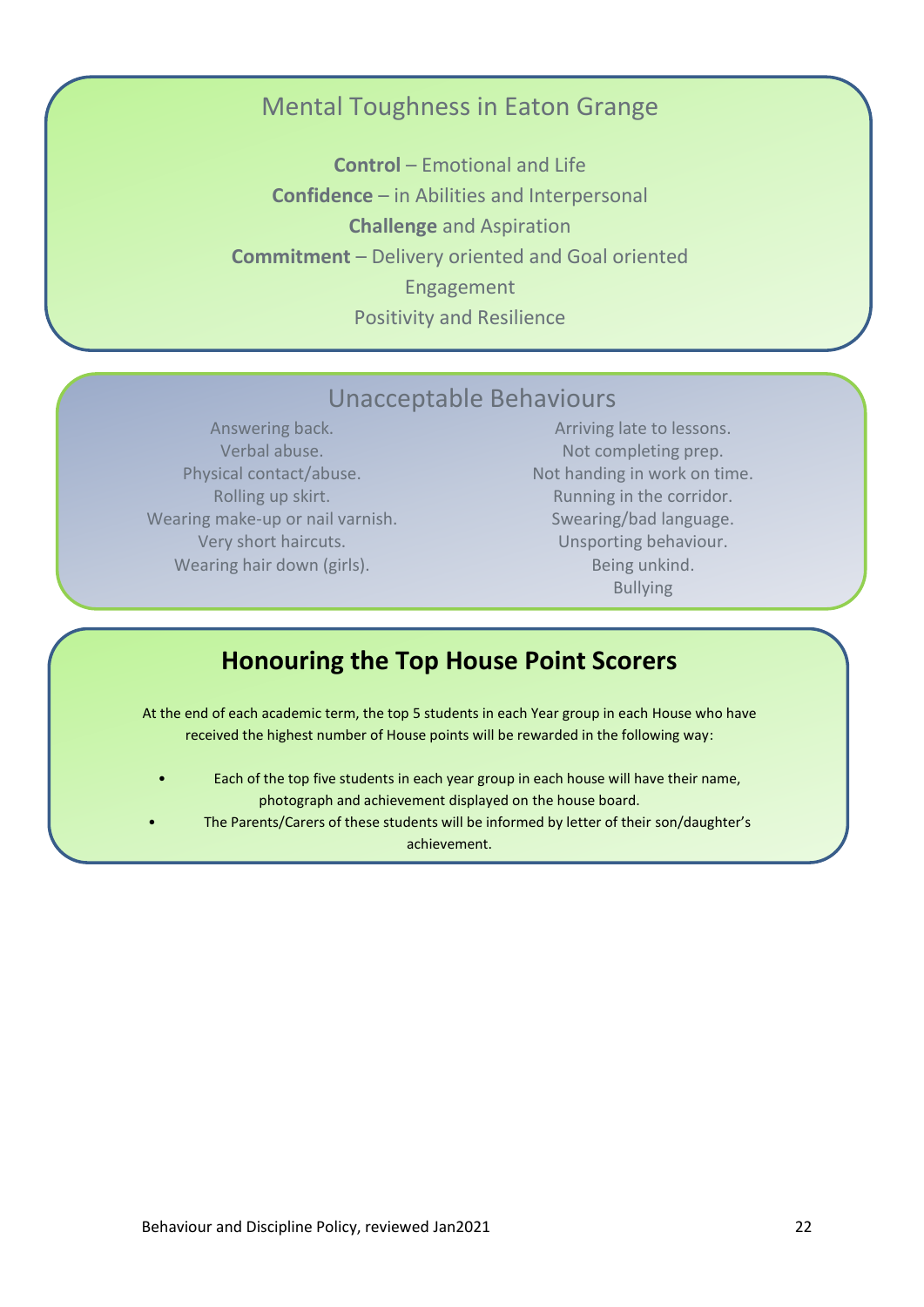## **Rewards and Merits**

**Merits** are awarded for excellent work performance and excellent attitude to learning. They are awarded by subject staff in the form of a stamp or a sticker and are recorded weekly on the school management system by Form Tutors.

| <b>Merits</b>        |                     |                   |                       |  |
|----------------------|---------------------|-------------------|-----------------------|--|
| <b>Bronze</b>        | Silver              | Gold              | Platinum              |  |
| 25                   | 50                  | 100               | 120                   |  |
| <b>Bronze Badge</b>  | <b>Silver Badge</b> | <b>Gold Badge</b> | <b>Platinum Badge</b> |  |
| Letter home from     | Letter home from    | Letter home from  | Letter home from      |  |
| <b>Head of Eaton</b> | Deputy Head         | Headteacher       | Chair of              |  |
| Grange               |                     |                   | Governors             |  |

## **Sanctions**

| <b>Verbal warning</b>   | <b>Lunch time detention</b>   |
|-------------------------|-------------------------------|
| <b>Yellow card</b>      | <b>After school detention</b> |
| De-merit                | <b>Parent Meeting</b>         |
| <b>Red Card</b>         | <b>Suspension</b>             |
| <b>Product Table of</b> | <b>Exclusion</b>              |

expulsion in the control of the control of the control of the control of the control of the control of the con<br>Exponential control of the control of the control of the control of the control of the control of the control o

## **De-merits**

De-merits are either given for *No Prep* or *Classwork*.

### **No Prep**

Subject teachers will record a De-merit for a student if Prep has not been received by the agreed time. The system will alert the Form Tutor and Head of Eaton Grange and a "no-reply" email will be sent to parents informing them that the homework was not completed and/or handed in. If the homework has been completed but handed in late then the De-merit will still be kept as a record of late Prep. However, if there is a genuine excuse for lateness e.g. absence due to doctor/dentist appointment, then the De-merit will be withdrawn as soon as the work is received.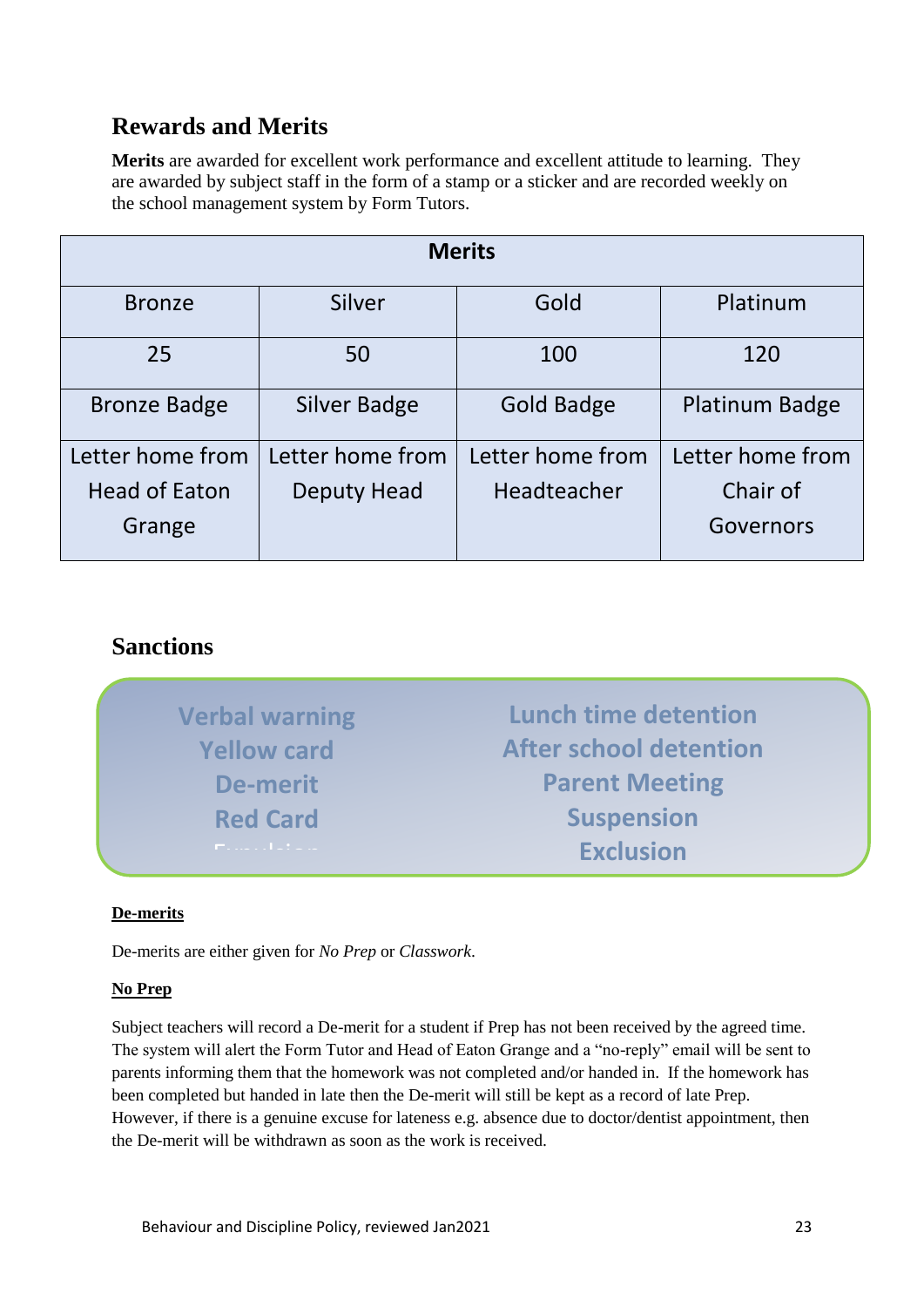### **Classwork**

De-merits will be recorded if a student shows little or no effort to complete work satisfactorily in a lesson. If a task is set and sufficient time has been allowed for completion then a De-merit will be given.

If work has not been completed due to behavioural issues e.g. talking, distracting, then a Yellow Card can also be issued along with a De-Merit.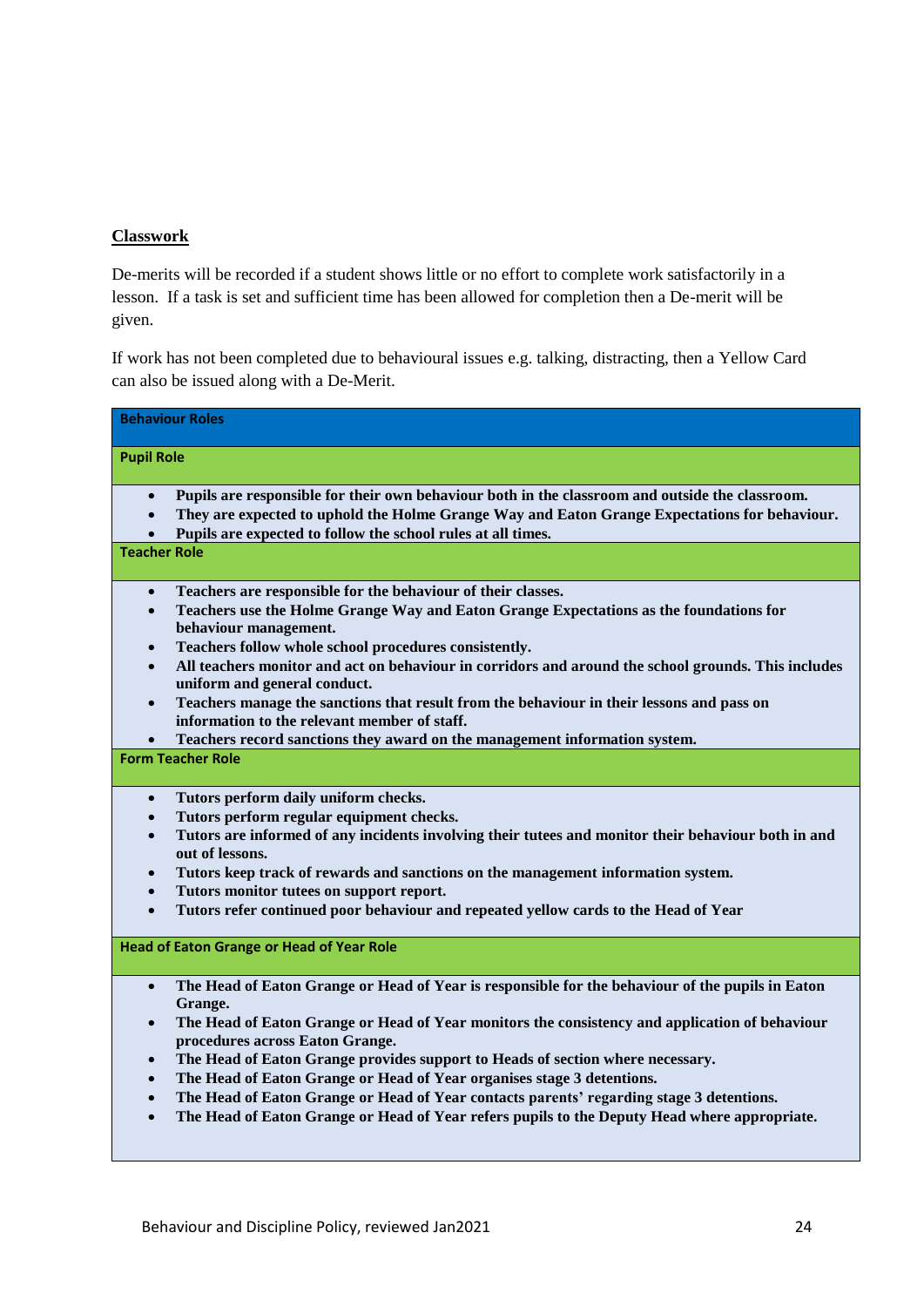#### **Deputy Head Role**

- **The Deputy Head is responsible for the behaviour across the school.**
- **The Deputy Head will provide support where required.**
- **The Deputy Head is responsible for organising stage 5 detentions.**
- **The Deputy Head contacts parents' regarding stage 5 sanctions.**
- **The Deputy Head refers pupils to the Head Teacher where appropriate.**
- **The Deputy Head monitors the consistency and application of behaviour procedures across the school.**

#### **Head teacher Role**

- **The Head Teacher monitors the consistency and application of behaviour procedures across the school.**
- **The Head Teacher should be kept informed of behaviour management procedures in place.**
- **The Head Teacher is the final level of behaviour management.**
- **Pupils should be referred to the Head Teacher in extreme cases or if they are a persistent offender.**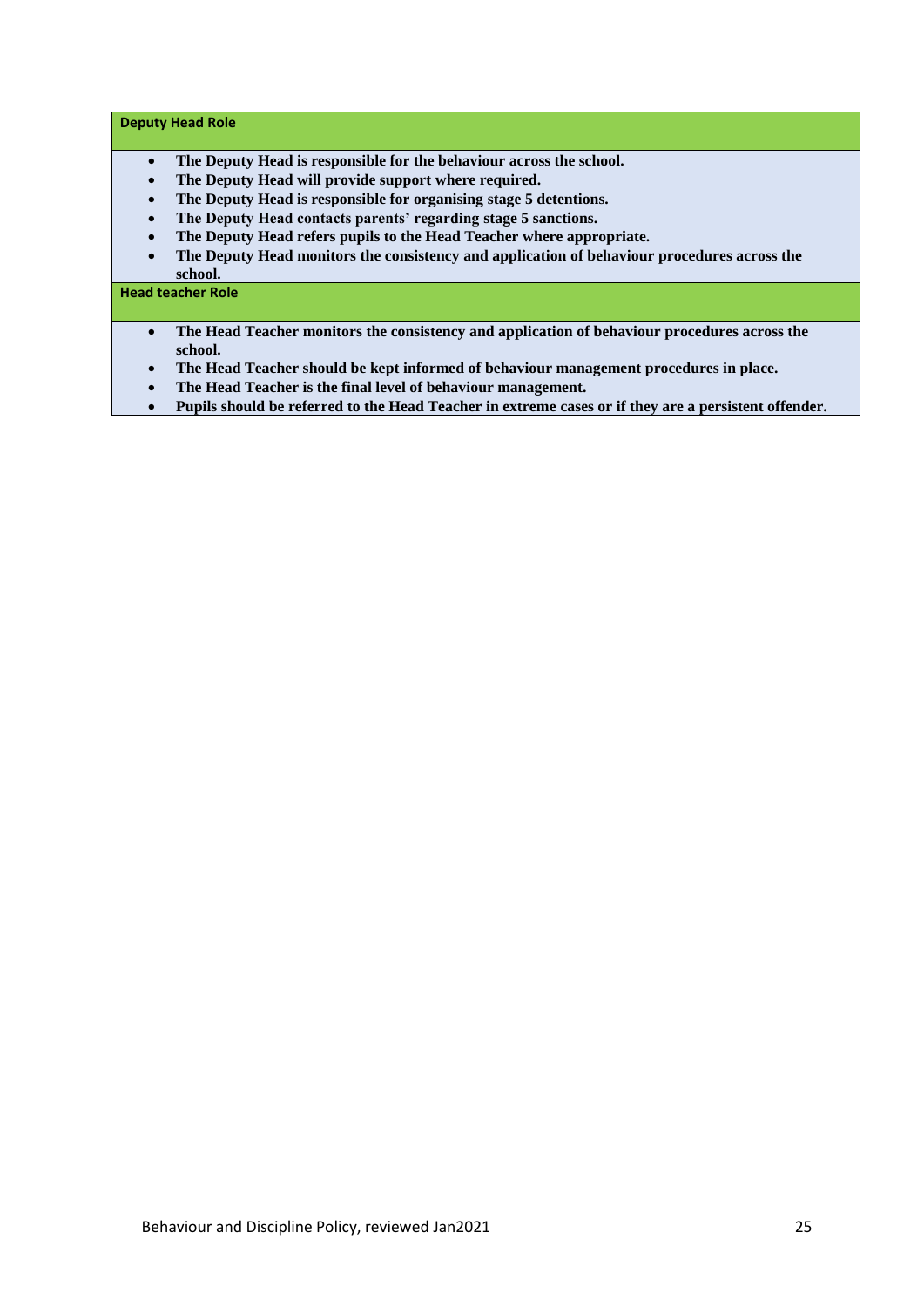## **Sanctions Ladder – Behaviour**

(Applies over the course of one academic year)

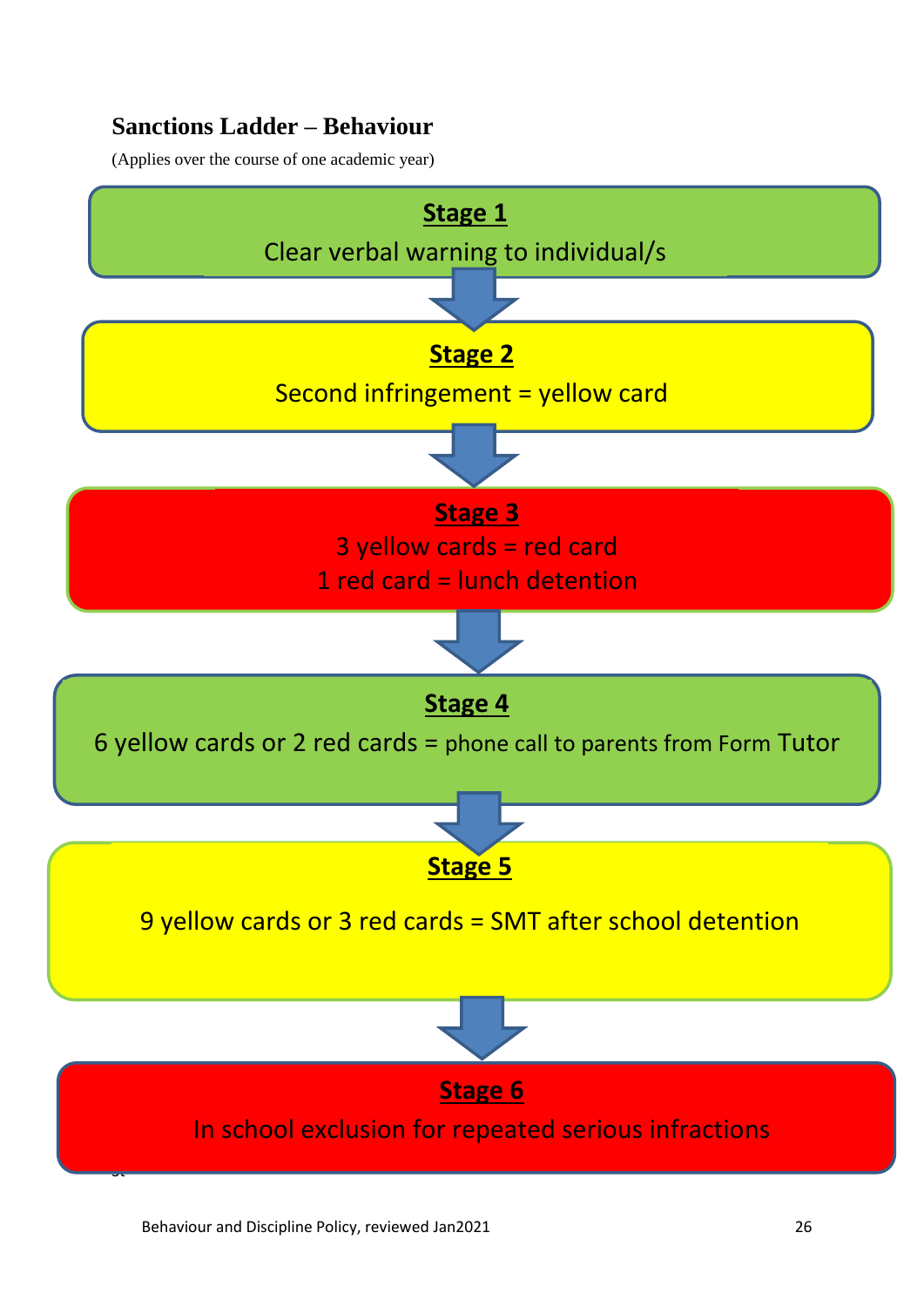## **Sanctions – Academic**

Students who are consistently given De-merits must be closely monitored by their form teachers. Any concern will be raised with parents. If pupils persistently accrue de-merits, then a discussion with Head of Year or Eaton Grange and parents will be organised to discuss whether a support card would be an appropriate measure for them.

Scholars who are given De-merits (regardless of their particular Scholarship award) are at risk of losing their scholarship and they and their parents must be informed of this.

GCSE students who consistently receive De-merits in a particular subject might be asked to discontinue their GCSE studies in this subject – they and their parents must be informed of this. Any GCSE student who misses Prep in a subject on more than 2 occasions MUST be brought to the attention of the Head of Eaton Grange.

## **Support and Report Cards in Eaton Grange**

# **Support Card - Organisation**

- This is a support measure and in no way used as a disciplinary tool.
- Authorised and issued by Form Tutors after consultation with Head of Eaton Grange.
	- Used to support pupils struggling with organisation of equipment, time management, completing and handing in prep.
		- Parents informed and asked to play an active role in the process.

# **Report Card - Behaviour**

- **Authorised and issued by Form Tutors after consultation with Head of Eaton Grange**
	- **Used to support pupils with their conduct and behaviour.**
- **Parents informed and asked to play an active role in the process.**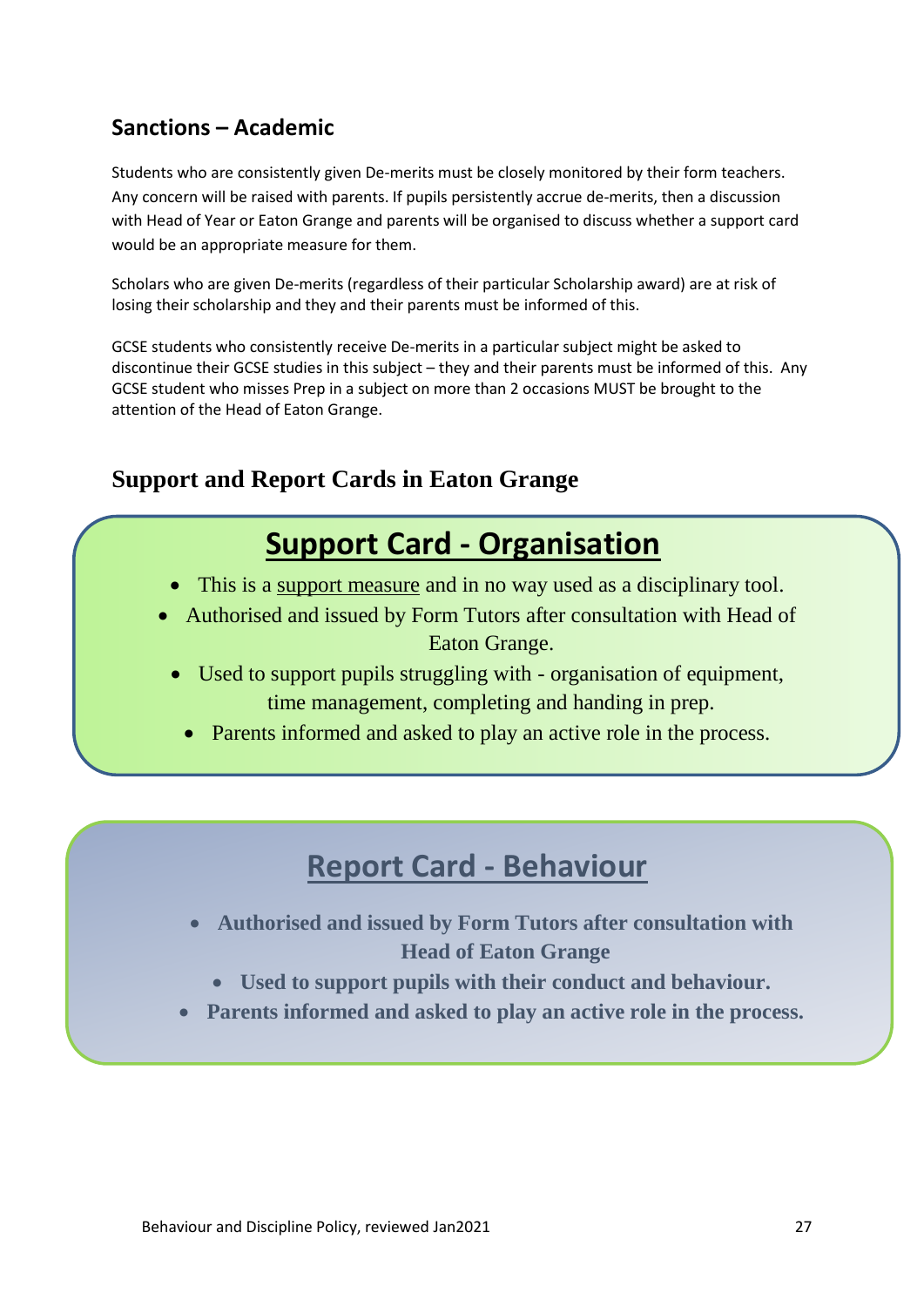# **Stages of Behaviour in Eaton Grange**

| <b>Stage</b>   | Trigger                                                                                                                                                                                                           | <b>Actions</b>                                                                                                                                                                                                      | Comments                                                                                                                                                                                                                                                                                                                                                                                                                                                            |
|----------------|-------------------------------------------------------------------------------------------------------------------------------------------------------------------------------------------------------------------|---------------------------------------------------------------------------------------------------------------------------------------------------------------------------------------------------------------------|---------------------------------------------------------------------------------------------------------------------------------------------------------------------------------------------------------------------------------------------------------------------------------------------------------------------------------------------------------------------------------------------------------------------------------------------------------------------|
| $\mathbf{1}$   | Any instance of<br>inappropriate<br>behaviour, whether<br>on the playground or<br>the classroom.                                                                                                                  | A WARNING issued by<br>the member of staff.<br>Students name is<br>added to board as a<br>sign they have<br>received a warning.                                                                                     | The warning will act to remind the child of the<br>consequences of their choices and seek to<br>encourage them to cease immediately.<br>In EG this could be a blanket warning to a class,<br>year group or the whole school.                                                                                                                                                                                                                                        |
| $\overline{2}$ | The behaviour<br>persists.<br>So as not to disrupt<br>the class, each time<br>a pupil acts in an<br>unacceptable<br>manner a tick can be<br>added to their name<br>on the board to<br>mark the poor<br>behaviour. | The member of staff<br>will issue a YELLOW<br>CARD at the end of<br>the lesson.<br>This will then be<br>registered on Engage<br>with the name of the<br>member of staff, the<br>date and details of the<br>offence. | Yellow cards must be recorded as soon as<br>possible after the incident to avoid any<br>misunderstandings. Pupils must never be left in<br>any doubt whether a yellow card has been issued<br>or not. These should be given for uniform<br>misdemeanours, including rolled up skirts /<br>makeup etc.<br>In Eaton Grange, three yellow cards throughout<br>the year will result in a lunchtime detention. They<br>will be carried over and will not revert to zero. |
| 3              | There may be some<br>occasions when<br>behaviour is deemed<br>to be totally<br>unacceptable and a<br>warning of the<br>consequences is not<br>appropriate.                                                        | <b>Instant RED CARD.</b>                                                                                                                                                                                            | Examples of such offences are:<br>anti-social<br>"bullying',<br>behaviour,<br>bad-foul<br>language,<br>deliberately hurting somebody else, stealing, and<br>lying.<br>A refusal to heed any warning given should be<br>taken as an act of bad manners, rudeness,<br>insolence, disobedience or defiance which should<br>not be tolerated at any time.                                                                                                               |
| 3              | 3 x yellow cards<br><b>OR</b><br><b>Red Card</b>                                                                                                                                                                  | <b>Detention</b><br>Lunchtime                                                                                                                                                                                       | Lunchtime detentions will take place on Thursday<br>lunchtimes with EG Form Tutors on a rota. Pupils<br>will be spoken to by the Teacher with regards to<br>why they are in detention and actions moving<br>forward.<br>Pupils in detention will eat lunch in silence in the<br>dining hall at a separate table with the designated                                                                                                                                 |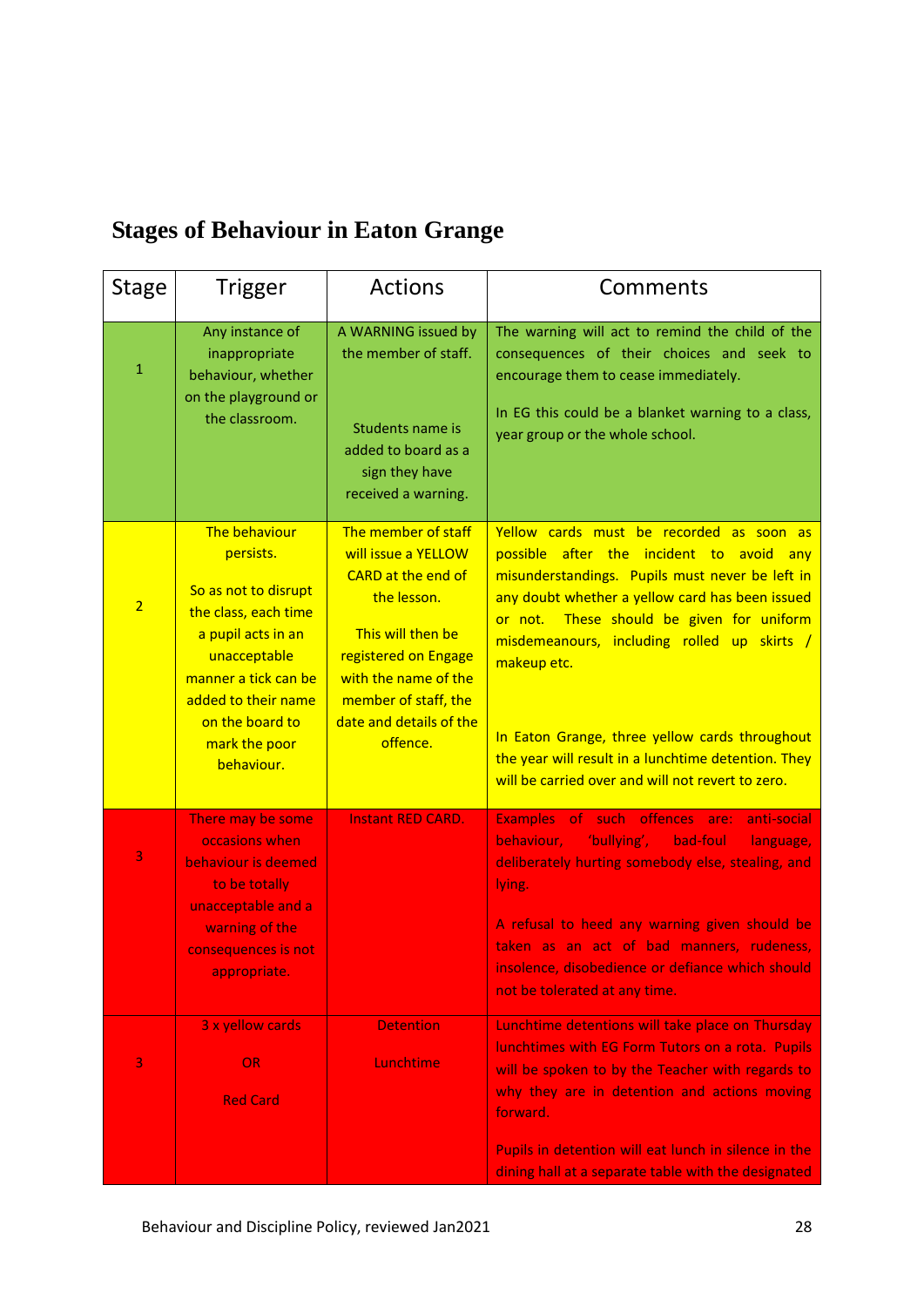|                |                                                                   |                                               | member of staff.<br>Detention takes priority over all other School<br>activities.                |
|----------------|-------------------------------------------------------------------|-----------------------------------------------|--------------------------------------------------------------------------------------------------|
| $\overline{4}$ | 6 x yellow cards or<br>2 x red cards                              | Phone call home                               | This is to inform parents of the behaviour<br>infractions.                                       |
|                |                                                                   |                                               | Phone call from Head of Eaton Grange or Head of<br>Year.                                         |
|                | 9 x yellow cards or<br>3 x red cards                              | <b>Detention after</b><br>school with Head of | After school detentions will take place after<br>school with the Head of Eaton Grange or Head of |
| 5              |                                                                   | School                                        | Year, from 5:30-6:30.                                                                            |
|                |                                                                   | Parents informed.                             | Detention takes priority over all other School<br>and out of School activities.                  |
|                |                                                                   |                                               | Possible suspension or expulsion depending on<br>the severity of the behaviour.                  |
| 6              | In school exclusion<br>for repeated serious<br><b>infractions</b> | <b>Referral to Head</b><br><b>Teacher</b>     |                                                                                                  |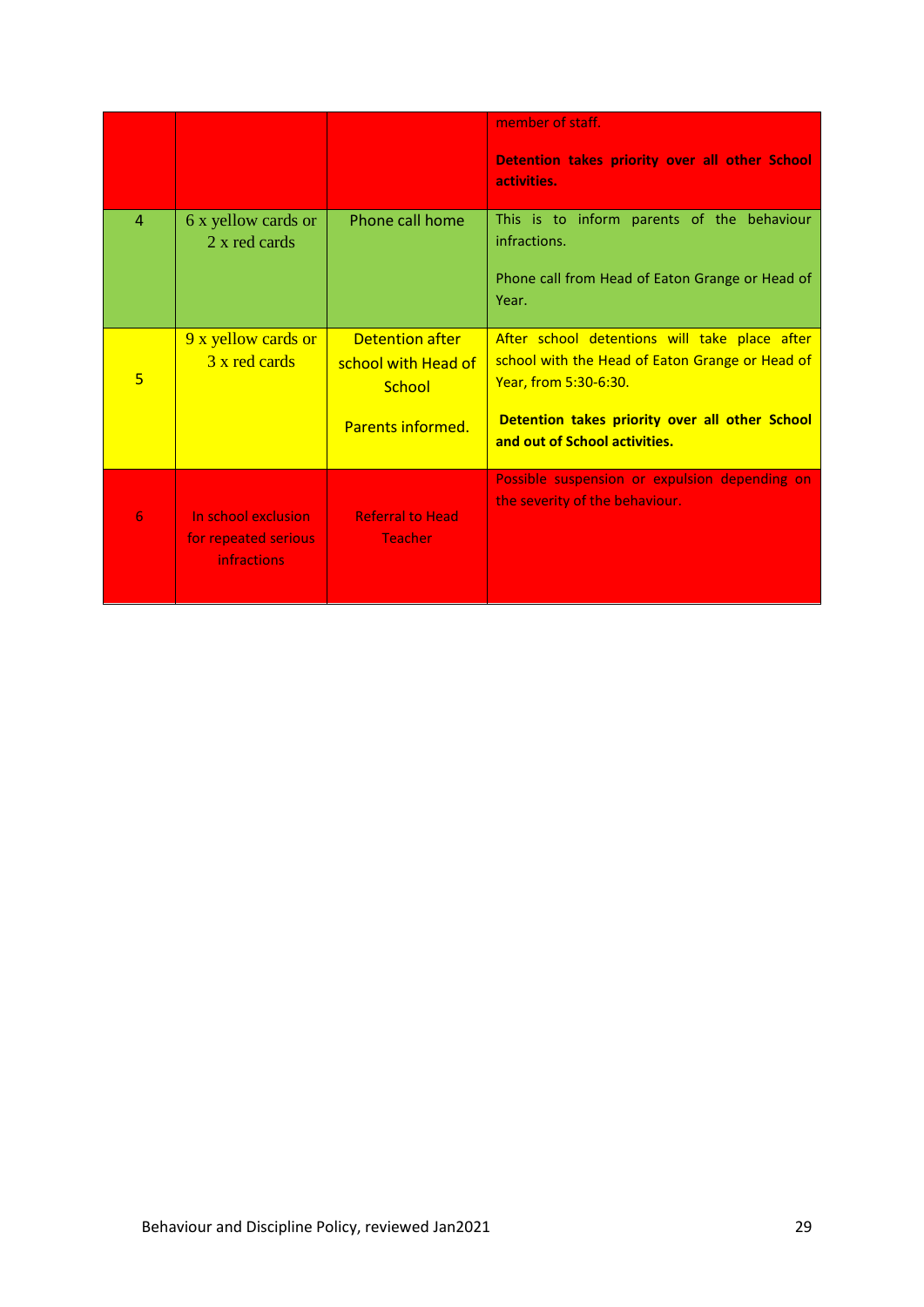## **Quality Teaching**

**The provision of quality teaching is a preventative measure against poor behaviour. Staff are advised to follow this guidance:**

• **Consider the types of strategies needed in order to maintain the interests of the students.**

- **Lesson structure/organisation**
- **Questioning skills**

**Quality Teaching and Learning**

- **Wait time**
- **Cooperative learning**
- **Mind mapping**
- **Role play**
- **Card sorts**

### **Be fair and consistent**

- **Maintain consistency with all students in the class.**
- **Ensure all pupils follow the Holme Grange Way and guide of acceptable behaviours.**

#### **High Expectations**

• **Establish a set of rules which make desired behaviours explicit.**

**Reward the right behaviours more than you sanction the wrong ones**

- **Give students rewards for displaying desirable behaviours.**
- **Use positive language. For example, instead of "will you stop talking", say "I'd like everyone listening"; instead of "stop turning around", say "I'd like everyone facing this way please".**

**Writing names on the board and marking poor behaviour**

- **On the first instance of poor behaviour a pupil is warned and their name is written on the board.**
- **Future misdemeanours are simply acknowledged by a tick next to the pupil's name.**
- **A yellow card can then be issued to the pupil at the end of the lesson.**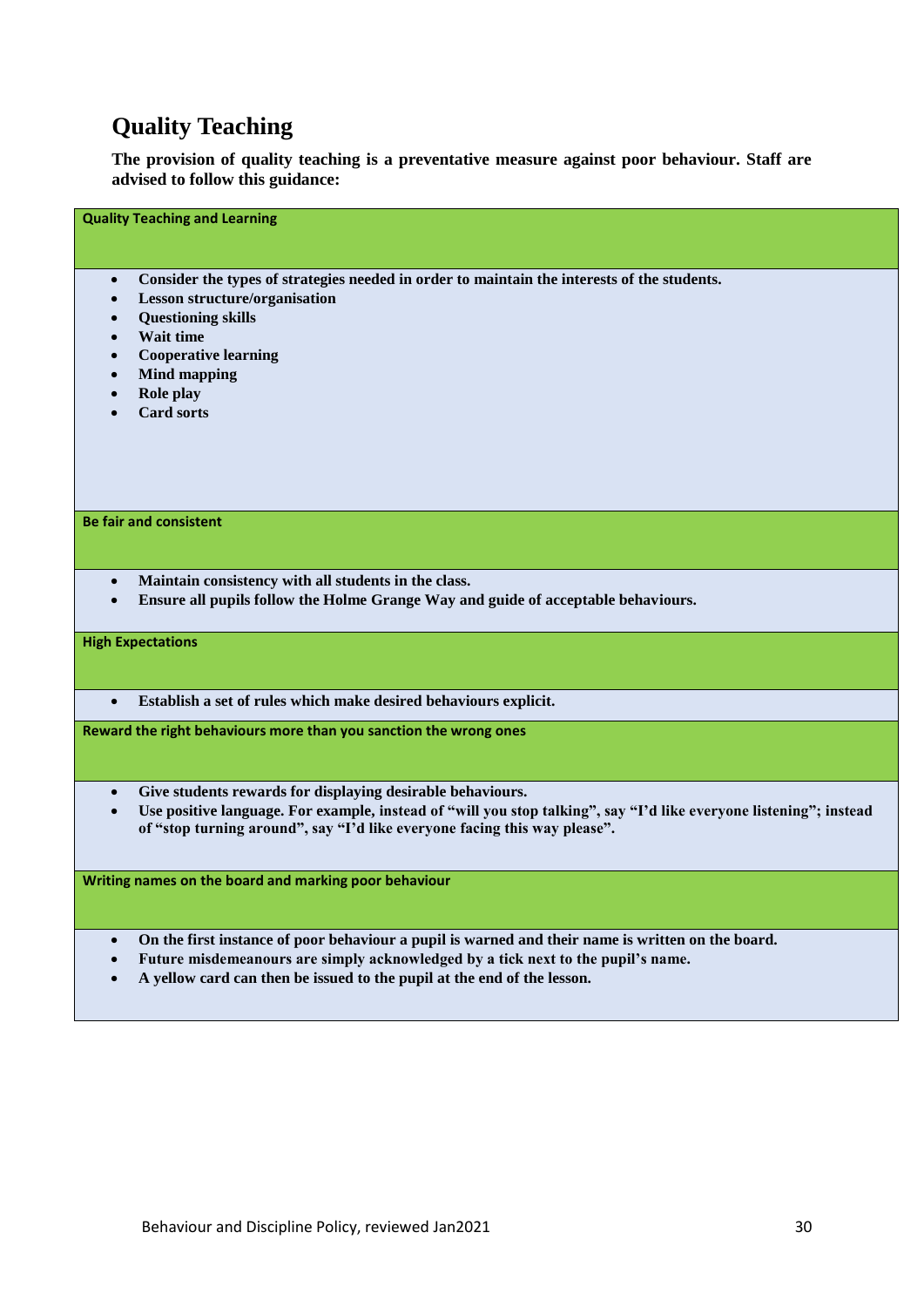## **Serious Disciplinary Procedures**

**For situation where the routine procedures for discipline prove to be ineffective, or for one off incidents deemed to be of a significant nature, the following sanctions (by the Head or Deputy) apply:**

### **Headteacher Detention**

Where deemed appropriate, the Headteacher may issue a detention, which she will personally supervise and set appropriate work.

### **Suspension and Exclusion (See Exclusion policy)**

### **Suspension**

Holme Grange School is an inclusive school, committed in policy and practice to recognition of the equal value of each member of the community and to equality of opportunity for all. Suspensions from the school are rare but at times they are a vital part of the school's sanctions policy. For more serious misdemeanours such as stealing or fighting, the Headteacher may deem it appropriate to suspend a child from school for a period of time. This information is recorded in the Pupil Sanctions Record.

### **Exclusion (See Exclusion policy)**

Exclusions from the school community, whether fixed term or permanent, are damaging to a pupil's self-esteem. They diminish the sense of belonging to the community. As such they are used sparingly and only as part of an overall behaviour strategy which seeks to develop a culture of inclusion, ownership of and responsibility for one's own behaviour. The school seeks to avoid permanent exclusions. These take place only for very serious incidents or when all other strategies have been tried and have failed over time. Fixed term exclusions are used when other strategies and sanctions have not been effective over time or when there has been a single clear and serious breach of discipline. Violence, including severe verbal bullying, fire setting and frequent high level disruption would fit within this category.

In all cases the Headteacher gathers the opinions and takes advice from members of staff who are working with a pupil. She may delegate some responsibility to a member of the Senior Management Team for fixed term exclusions. The Headteacher alone makes the decision to proceed to permanent exclusion.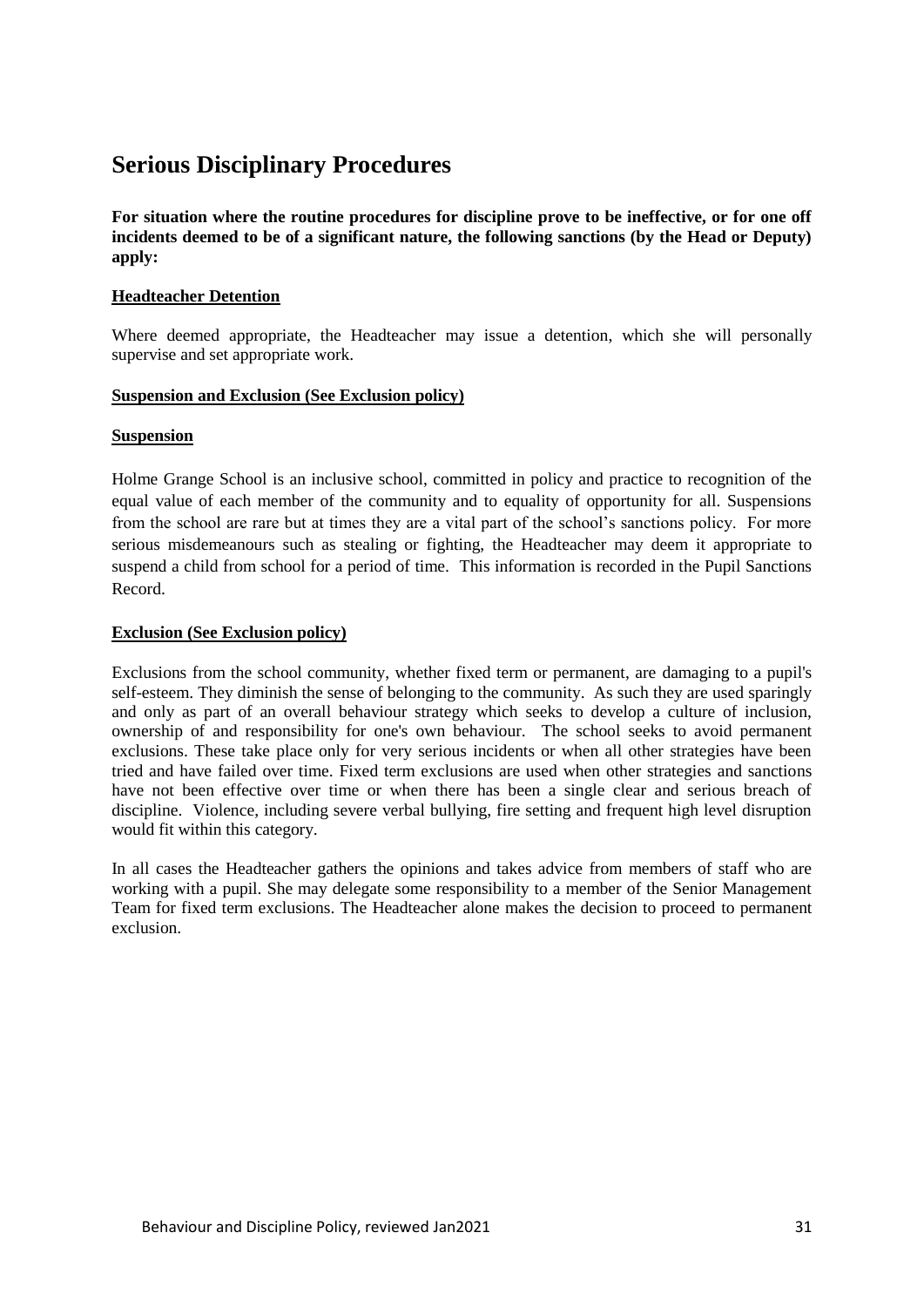# **Appendix A** EYFS, Pre prep and Prep school

Al staff must recognise that children are capable of abusing their peers.

We take bullying very seriously. Bullying involves the persistent physical or verbal abuse of another child or children. It is characterised by intent to hurt, often planned, and accompanied by an awareness of the impact of the bullying behaviour.

A child who is bullying has reached a stage of cognitive development where he or she is able to plan to carry out a premeditated intent to cause distress to another.

If a child bullies another child or children:

- we show the children who have been bullied that we are able to listen to their concerns and act upon them;
- we intervene to stop the child who is bullying from harming the other child or children;
- we do not tolerate verbal abuse and it will not be passed off as "banter" or "having a laugh"
- we explain to the child doing the bullying why her/his behaviour is not acceptable;
- we give reassurance to the child or children who have been bullied;
- we help the child who has done the bullying to recognise the impact of their actions;
- we make sure that children who bully receive positive feedback for considerate behaviour and are
- given opportunities to practise and reflect on considerate behaviour;
- we do not label children who bully as 'bullies';
- we recognise that children who bully may be experiencing bullying themselves, or be subject to abuse or other circumstance causing them to express their anger in negative ways towards others;
- we recognise that children who bully are often unable to empathise with others and for this reason we do not insist that they say sorry unless it is clear that they feel genuine remorse for what they have done. Empty apologies are just as hurtful to the bullied child as the original behaviour;
- we discuss what has happened with the parents of the child who did the bullying and work out with them a plan for handling the child's behaviour; and
- we share what has happened with the parents of the child who has been bullied, explaining that the child who did the bullying is being helped to adopt more acceptable ways of behaving.

We feel it is important for our children to make independent decisions and choices and that it is our role to help them develop the appropriate skills to be able to do this on their own. We use all available opportunities to encourage negotiating skills and demonstrate good examples of this between adults and children. These skills enable the children to share effectively and reduce the incidents of disruptive behaviour/arguments etc.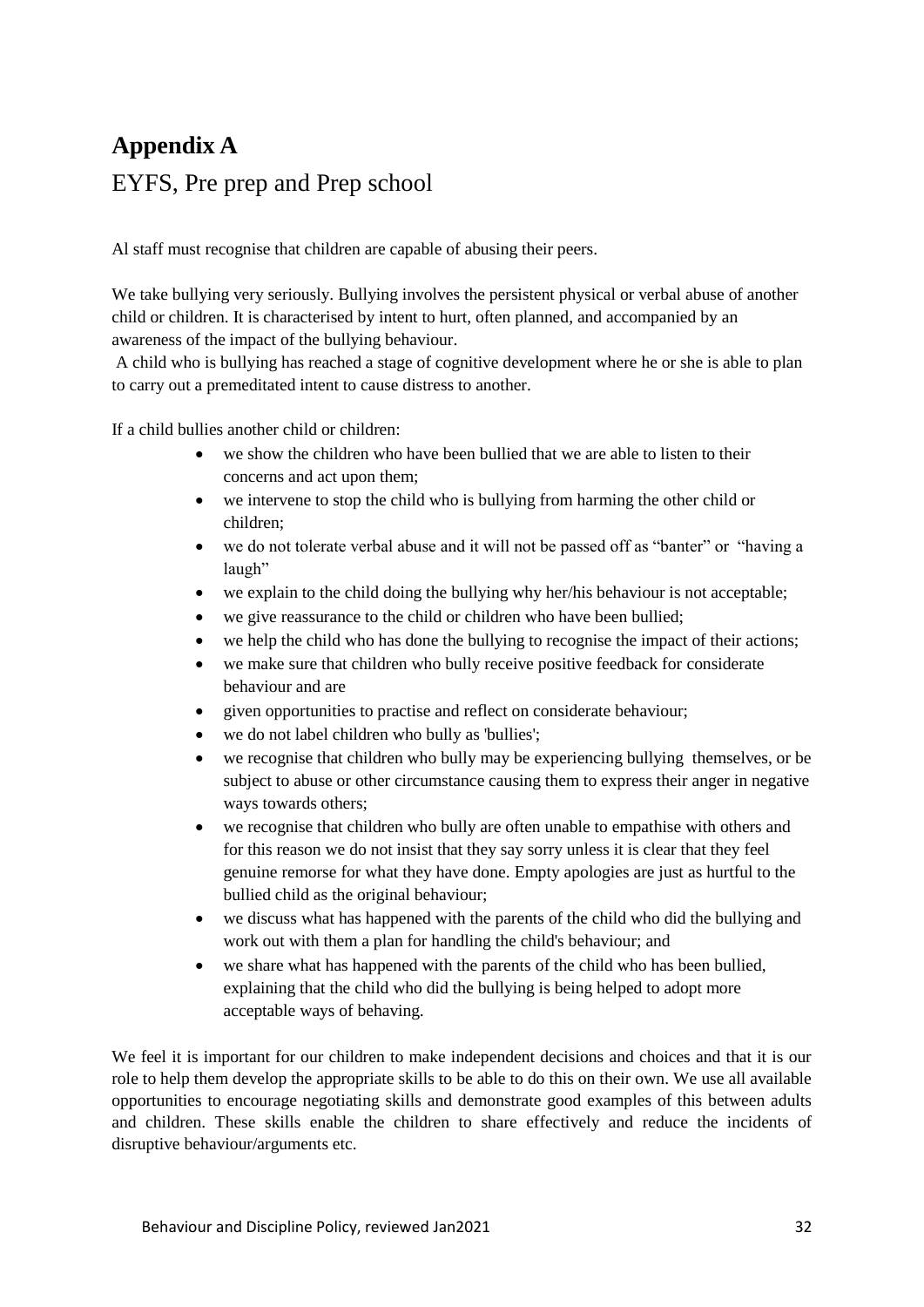All settings must have rules and boundaries to enable them to operate effectively and safely. Time is spent explaining to the children why we need to have rules and how, if we didn't all follow them, they or someone else might get hurt. Having nurtured a strong family atmosphere the children are all keen to look after each other. Younger children can see positive behaviour being displayed by the older children and they in turn can become more understanding of the younger children. We highlight children displaying positive behaviour and this often helps to act as a reminder to the others to do the same.

As part of typical development children do display undesirable and challenging behaviour at times and this is dealt with on an individual basis. The following is a guide to how a toy throwing incident may be dealt with;

- The child is asked to stop the behaviour. (If they don't the request is repeated).
- Staff will explain why an action shouldn't be done and what will happen if it is repeated.
- If they are endangering the other children they will be asked to hand over the toy.

Staff are often 'very disappointed' if children don't follow rules and this is often enough for the behaviour to stop. If not the traffic light system may be used in EYFS and Pre prep departments.

**Traffic Lights**: this is a visual aid to discourage challenging behaviour. A small incident (after verbal warnings) may result in a child's name being moved onto amber; more serious or continuing behaviours will result in their name being moved up to red. Over a period of time; dependent upon age/developmental stage, children earn their way back down to green. Each day is started a fresh.

If a child displays a particularly anti-social behaviour such as smacking, biting etc. the child will be withdrawn from the group and taken to an area of the classroom where they have time to reflect on their behaviour. After an appropriate amount of time (dependent on age) a member of staff will talk to the child and explain why they were withdrawn from the situation and help them to understand what they did was wrong. The child will then be asked to apologise to anybody else hurt in the incident.

Behaviour in each session is treated within that session. We understand the importance of having realistic expectations of the children based on their developmental level. Young children need to be supported with their behaviour immediately rather than during the course of a day. Individual target cards are sometimes created with the children to encourage and develop positive behaviours both in school and at home e.g. sharing, bedtime routines, toileting, teeth cleaning etc. These take on a variety of forms and are completed in partnership with parents.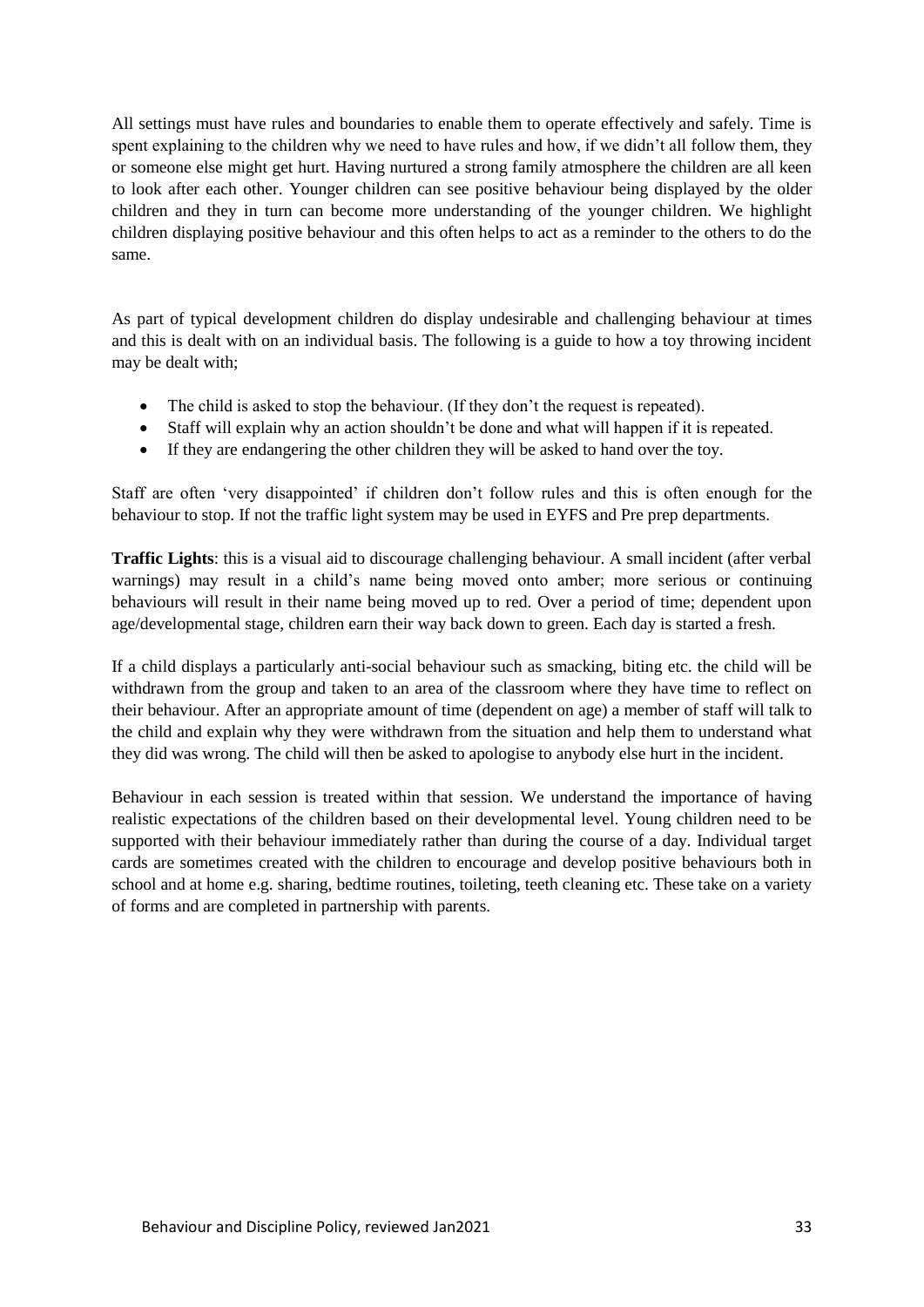## **B: Eaton Grange Code of Conduct**

# **Holme Grange School**



## Eaton Grange

## **Code of Conduct**

The Holme Grange Way

We treat other people, as we would want to be treated.

We forgive.

We share.

We are honest and live our lives with integrity.

We listen to each other.

We are kind and helpful.

We do our best to be our best self.

The Holme Grange Way underpins our conduct and behaviour at school. High standards of behaviour will be expected at all times both during the school day and beyond the school gates.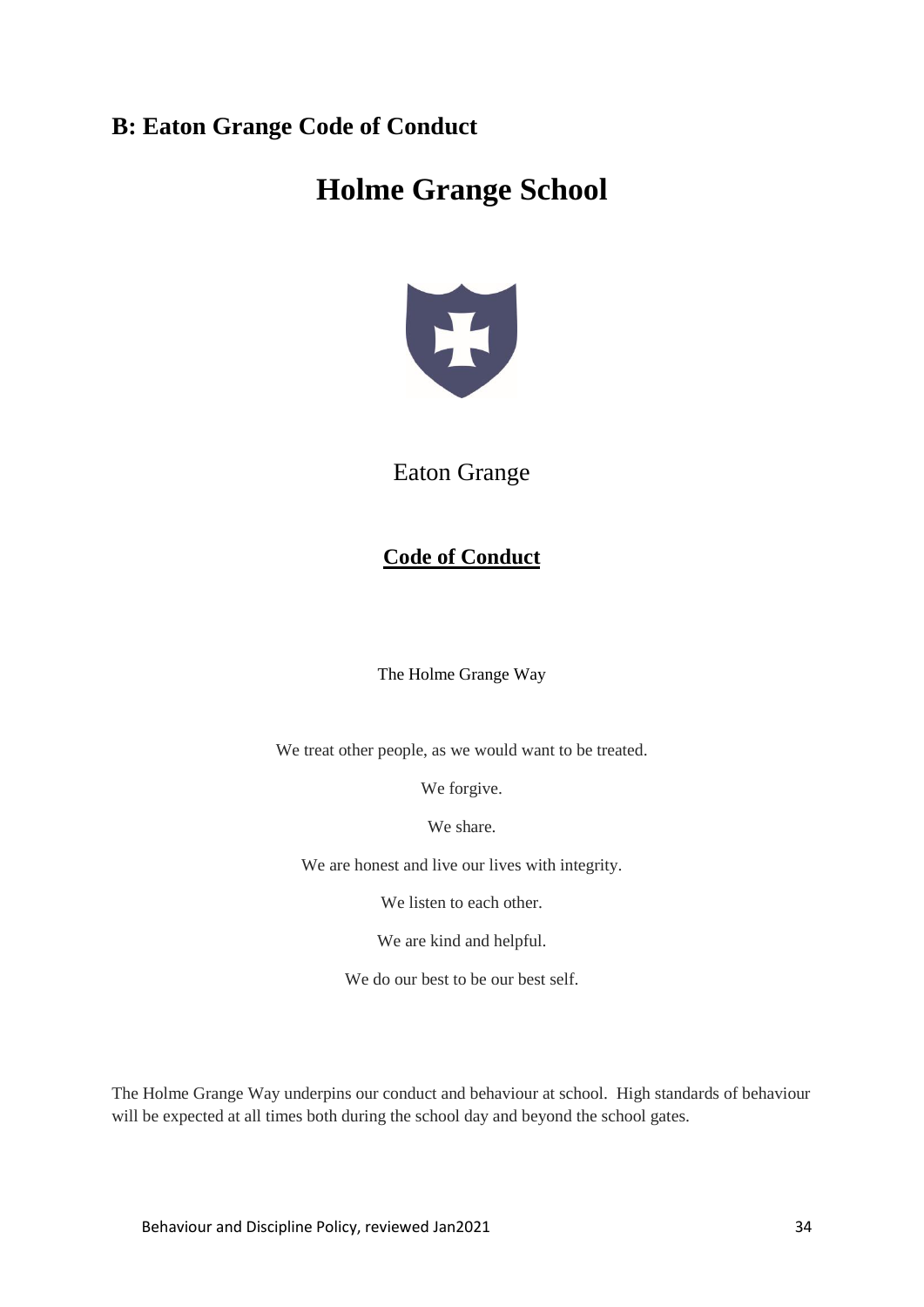In order for every student to feel safe and comfortable in school we ask the following:

### **To ensure a safe and tidy environment:**

- Move around the school safely and sensibly. Walk on the left hand side of corridors and stairs. You should enter school through the "Pencil" gate and the Eaton Grange/The Grange doors near the field. You must respect the "up" and "down" stairs rules in The Grange and in Eaton Grange.
- Remain polite and courteous at all times.
- Before school you are allowed in your classrooms, however these areas must be treated with respect at all times.
- If you arrive after registration you must sign in at the office.
- You must not leave the school premises during the school day unless written permission has been given. You must sign out at the office.
- You must not eat inside any school building. You must obey the school dining room rules – i.e. self-service – all food taken must be eaten and leave dining area clean and tidy as you would like to find it etc.
- You may buy drinks and snacks from the vending machine at morning break only. All drinks and snacks must be consumed in the Eaton Grange area only. They must not be taken on to the school playground.
- You are responsible for your own belongings. Avoid bringing in valuable items and use your locker for storage.
- Do not litter.
- Chewing gum is forbidden.
- Obey the ICT code of conduct.
- If you have any concerns about the well-being of others you should report it immediately to a teacher.
- Phones MUST be handed into the form teacher in years  $7&88$

### **To help you work to the best of your ability**:

- You must submit homework on time. If this is not possible then your parents must write a letter explaining the reasons why.
- You should bring correct books and equipment to lessons.
- You must arrive for lessons promptly and be ready to start immediately.
- Copying from other pupils or plagiarism is forbidden.

## **General rules:**

• School uniform rules are to be observed at all times. No make-up or jewellery, apart from simple stud earrings, is to be worn at any time.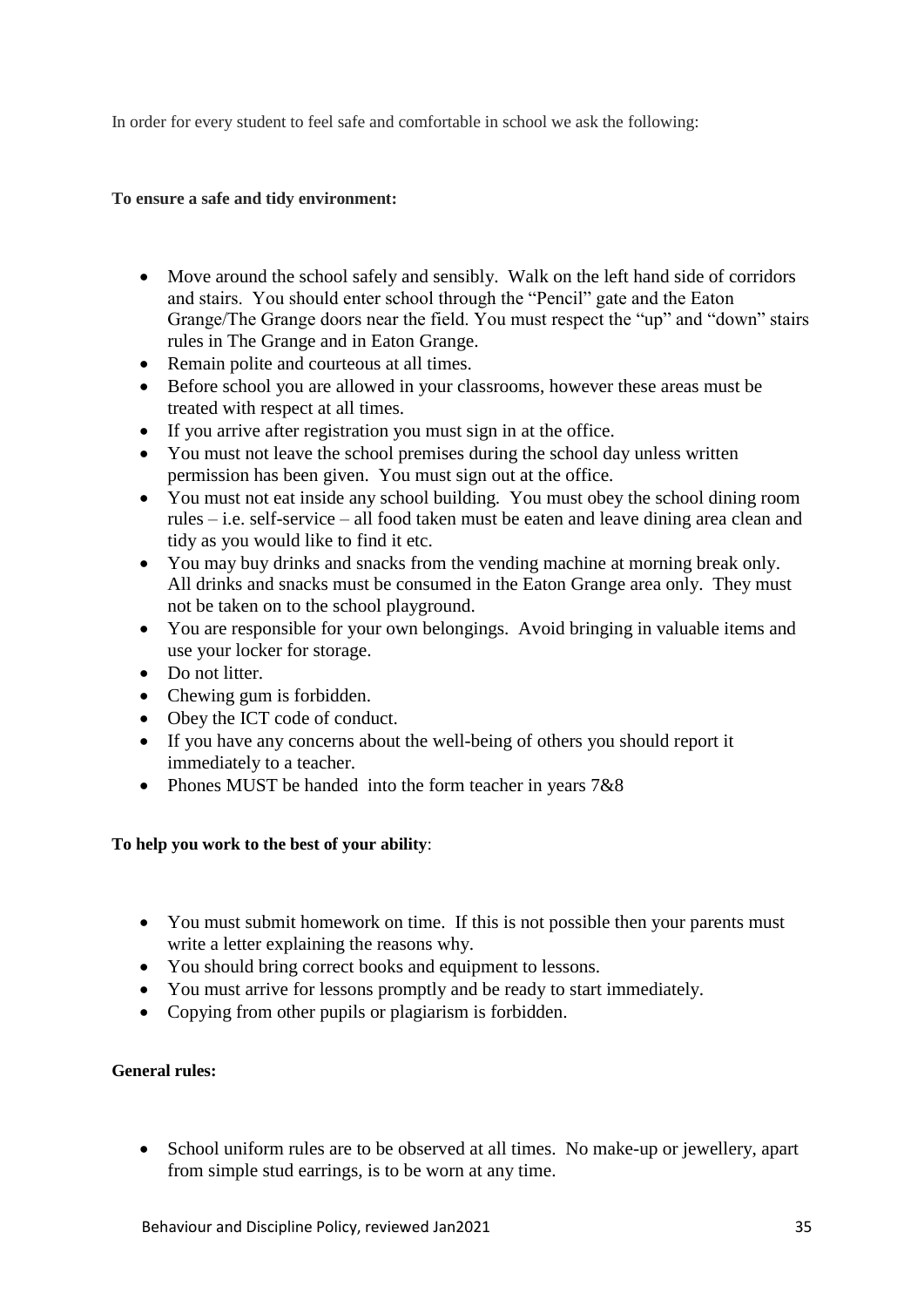- No physical force is allowed at any time.
- There should be no public display of affection  $-e.g.$  hand holding, kissing, cuddling etc.

(Years  $9-11$ )

- Mobile phones can only be used with permission of a member of staff and should not be seen at any other time as outlined in the **mobile phone policy**. (They will be confiscated if used at other times or in other places).
- Photographs, videos or recordings may not be taken of any member of the school without their express permission. They may not be used in any way without that person's informed consent.

### **At Holme Grange School it is strictly forbidden:**

- To bully or intimidate others this includes cyberbullying
- To use any physical abuse hitting, kicking, shaking, biting, hair pulling or any other action which would cause physical harm
- To use any sexual harassment such as sexual comments, jokes, remarks, or any online sexual harassment – such as up skirting or texting
- To use abusive, obscene or racist language
- To steal
- To bring into school items which are harmful or offensive either to yourself or others. This includes cigarettes (including e-cigarettes), alcohol, illegal drugs, knives or any illegal substances. The possession of illegal drugs or drug taking in school or in any school related activity will usually result in permanent exclusion.

I agree to abide by the Holme Grange Code of Conduct

Name ………………………………………………………………

Signed ……………………………………………………………..

Date ………………………………………………………………...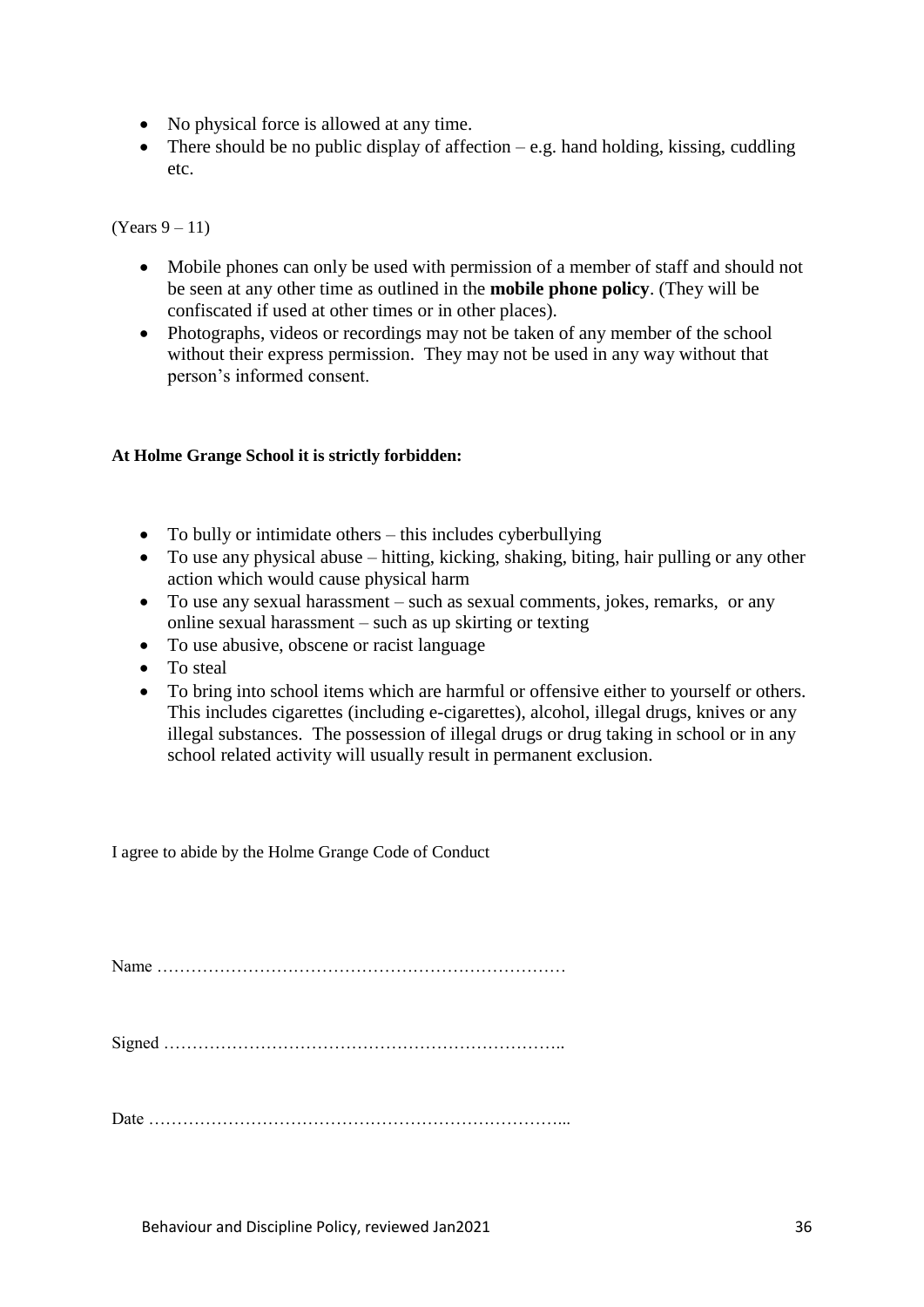# **Appendix C**

## Pre prep and prep school

These standards at for the benefit of the School community, to promote good manners and provide a safe orderly environment in which learning can take place effectively.

- 1. **Manners** are important:
	- o We remain **polite** and **courteous** at all times we say *please, thank you and 'you're welcome'*
	- o *We hold doors open to allow others to come through*
	- o We *never* make any **rude** or **offensive** personal **remarks or gestures** to anyone.
	- o We *never* call people names or make them unhappy by our actions or words as it can cause a great deal of unhappiness and we would not like to be treated that way.
	- o We **never call out** and speak only when invited to.
	- o We **do not interrupt** and always say 'excuse me' to attract an adults attention.
	- $\circ$  We ask questions respectfully but never question a teacher's authority we do as we are told
- 2. **Kind** behaviour is our rule, pupils should always think before they act. At Holme Grange we have kind hands and kind hearts and always make sure everyone feels included.
- 3. We show respect for visitors, parents, staff and other people. We also show respect for our own, the school's and other people's property.
- 4. We take **pride in our personal appearance** and personal hygiene:
	- o We always wear the correct school uniform and sports kit
		- o **Girls:** hair should be tied back if it is shoulder length or longer using accessories, which are navy blue or school 'scrunchies'.
		- o **Boys:** hair should be worn in a short style, above the collar and with the ears showing. Extremes of haircuts, colouring and styles are not allowed.
		- o We enter and leave the School wearing our blazers and looking smart
		- o We always wear our full and correct uniform with pride when on trips or visits with the school
		- o **Jewellery is not allowed.** The exception is watch and one small stud type earring in the lobe of each ear (girls only). All jewellery should be removed during PE lessons and given to the PE teacher for safe keeping.
- 5. We **do not** use **any** excessive physical force on anyone **whether in fun or anger**.
- 6. We always **greet** others about the School with a **smile** and offer to **help** and guide visitors.
	- o We greet teachers and adults by their correct title *Good Morning Mrs \_\_\_, Sir, etc.*
- 7. We stand when the Headteacher enters our classroom and say good morning / afternoon.
- 8. The Internet can only be accessed when an adult is present we all agree to abide by the *School*'s *Responsible Computer Use Code* which teaches safe internet use.
- 9. It is important to be **organized** as it helps us with our learning. In the Prep school :
	- o We always have the correct equipment and books required for each lesson
		- o We ensure our uniform and belongings are all named
		- o We check the timetables to find the times of our music, dance or drama lessons each week and ensure we arrive on time
- **10.** We walk around the school in a calm and quiet manner, noise should be kept to a minimum, using the **left hand side** of the corridors:
	- o We **line up quietly outside** classrooms.
	- o We become silent instantly the teacher approaches.
	- o We **do not enter any classroom until invited** to do so by a teacher.
	- o When instructed we become silent and attentive immediately.
- **11.** Our **learning habits are important**:
	- We always complete all preps on time and to the standard of which you are capable. **Academic work must always be the priority at School.**
- 12. Ball games are not permitted in the playground, we must use the AWP or the field.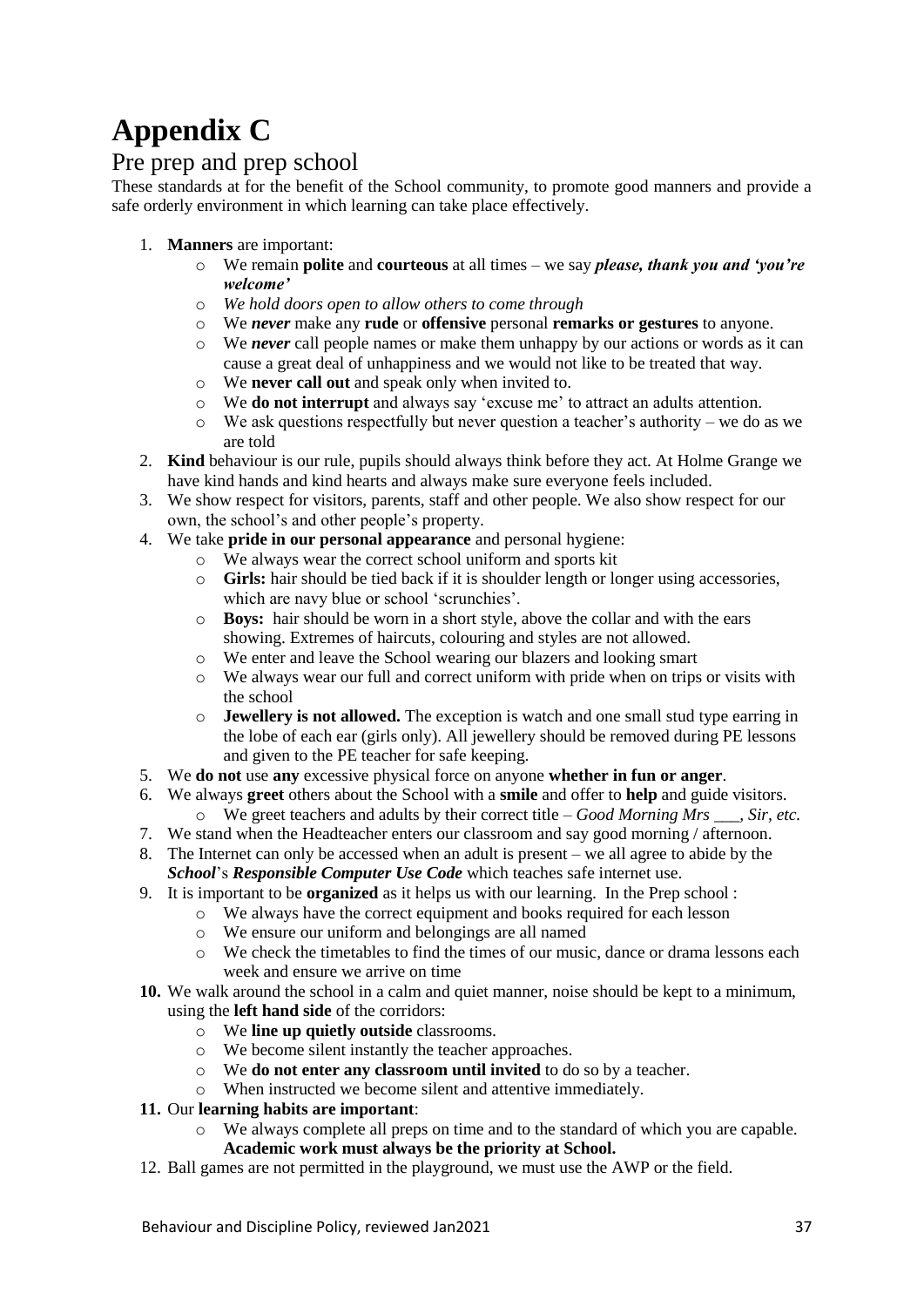- 13. We must not enter, without an adult present:
	- o The changing rooms
	- o The school buildings before school unless accompanied by a teacher or member of staff.
	- o Any classroom
- 14. You are not allowed to play on the AWP (All Weather Pitch) unless you have changed your shoes. Only trainers allowed. You are **not** allowed to play in socks only.
- 15. We keep our school tidy:
	- o We do not drop litter of any kind around the school site
	- o We pick up litter
	- o We eat our snack and drink our squash or milk on the playground only, and put rubbish in the bins. **Only fruit or raw vegetables are permitted as snack:**

### • **no sweets, crisps, chocolate or similar items at any time in school.**

- 16. We show good table manners and clear up after ourselves
- 17. We enter and leave assemblies in silence
- 18. On hearing the fire alarm, we walk quickly and quietly to the main playground with our teacher, and wait in silence whilst the registers are taken
- 19. We inform a member of staff if we do not recognise an **unaccompanied visitor** who is not wearing a Holme Grange Visitors pass
- 20. **Mobile phones are only permitted in school for students in years 9-11.** These students may have their phones on them but they must be turned off. Some students who travel on the bus may bring their phones into school but any phones they should be handed in to the form teacher at the start of the day and locked in the phone box and collected at the end of the day. Pupils must not keep them in their classrooms, changing rooms or bags. The school accepts no liability for the loss/damage of any personal equipment while on the school premises. Phones found on pupils will be confiscated.
- 21. If we feel unwell or hurt and we need to see Matron, we must **always** inform the member of staff on duty or our Form Teacher.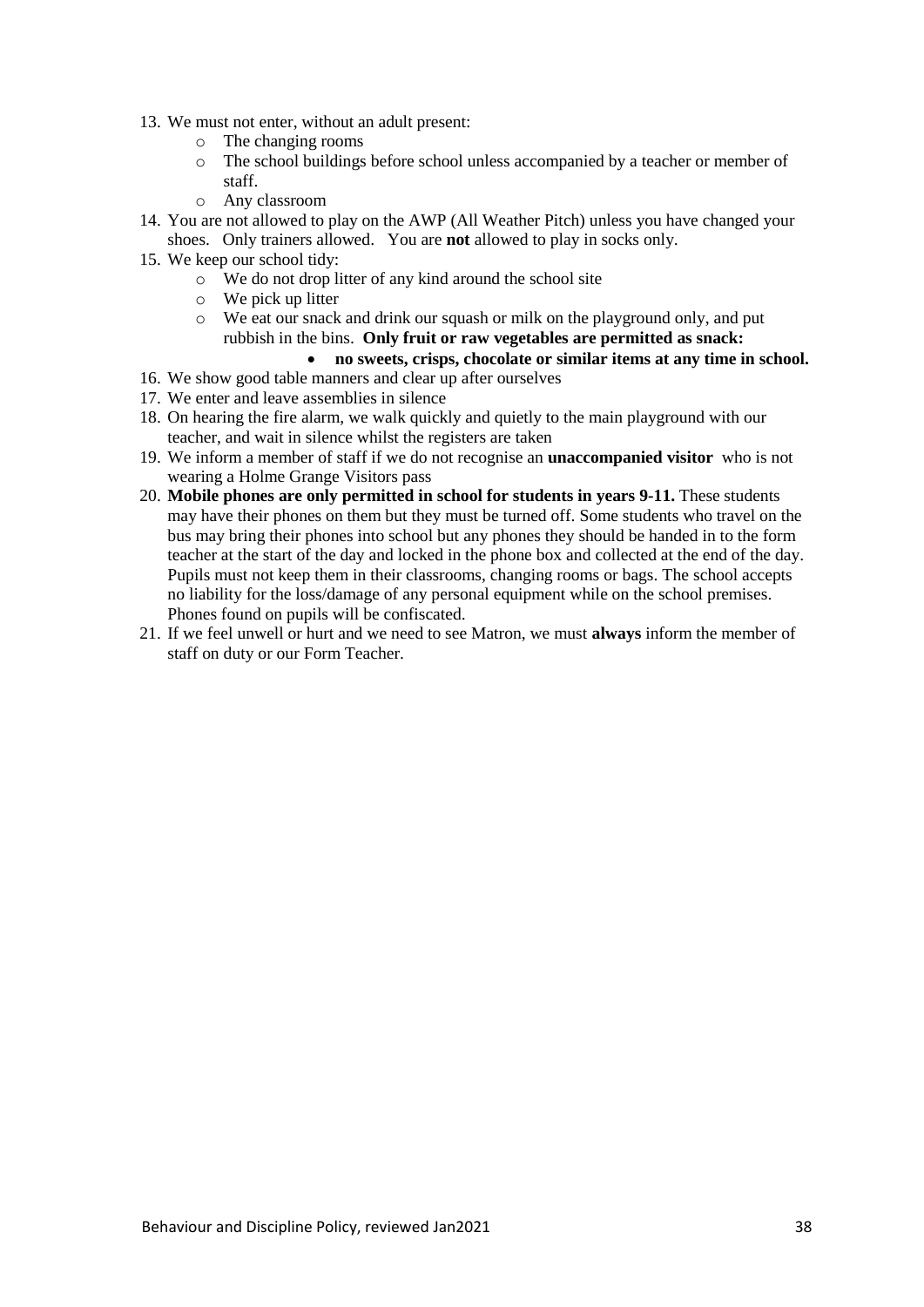## **D: Detention Think Sheet**



# **Holme Grange School DETENTION THINK SHEET**

**The Holme Grange Way**

**Treat other people as you would be treated**

**Name:**

**Form:**

*Think Carefully and Be Honest.*

- **1. Why am I in detention?**
- **2. What could I have done to avoid this?**
- **3. These are my targets what will help me improve my behaviour. a.**
	- **b.**
- **4. Who should I apologise to?**

## **I agree to do my best to follow the School rules and improve my behaviour.**

**My signature: Date:**

**Teacher Signature:**

**Occasionally Parents will be required to sign acknowledgement of the child's detention.**

*Parent Signature:*

Behaviour and Discipline Policy, reviewed Jan2021 39